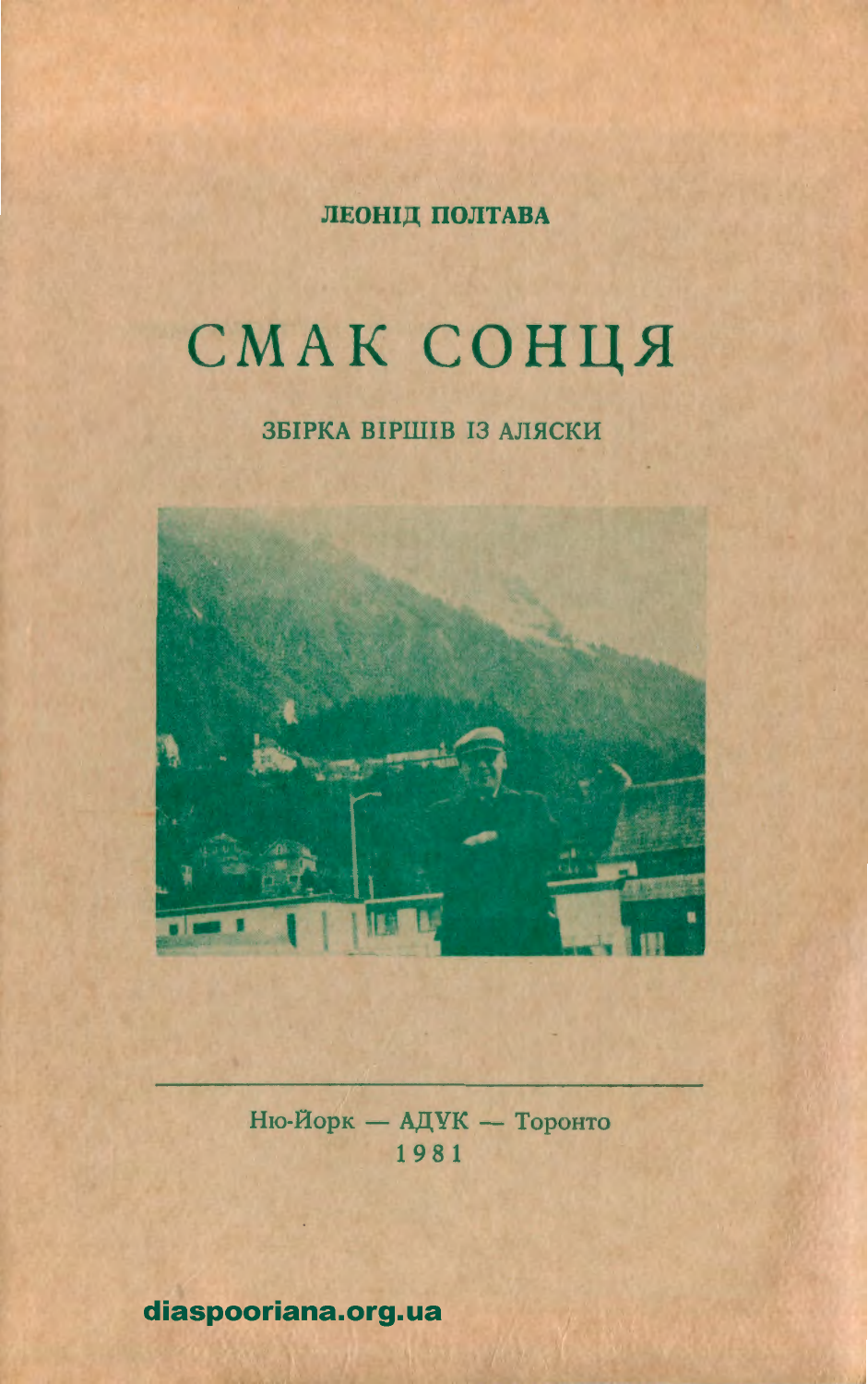CMAK сонця **Збірка Bipinis** i<sub>3</sub> Аляски



# (8-ма збірка поезій)

Ŷ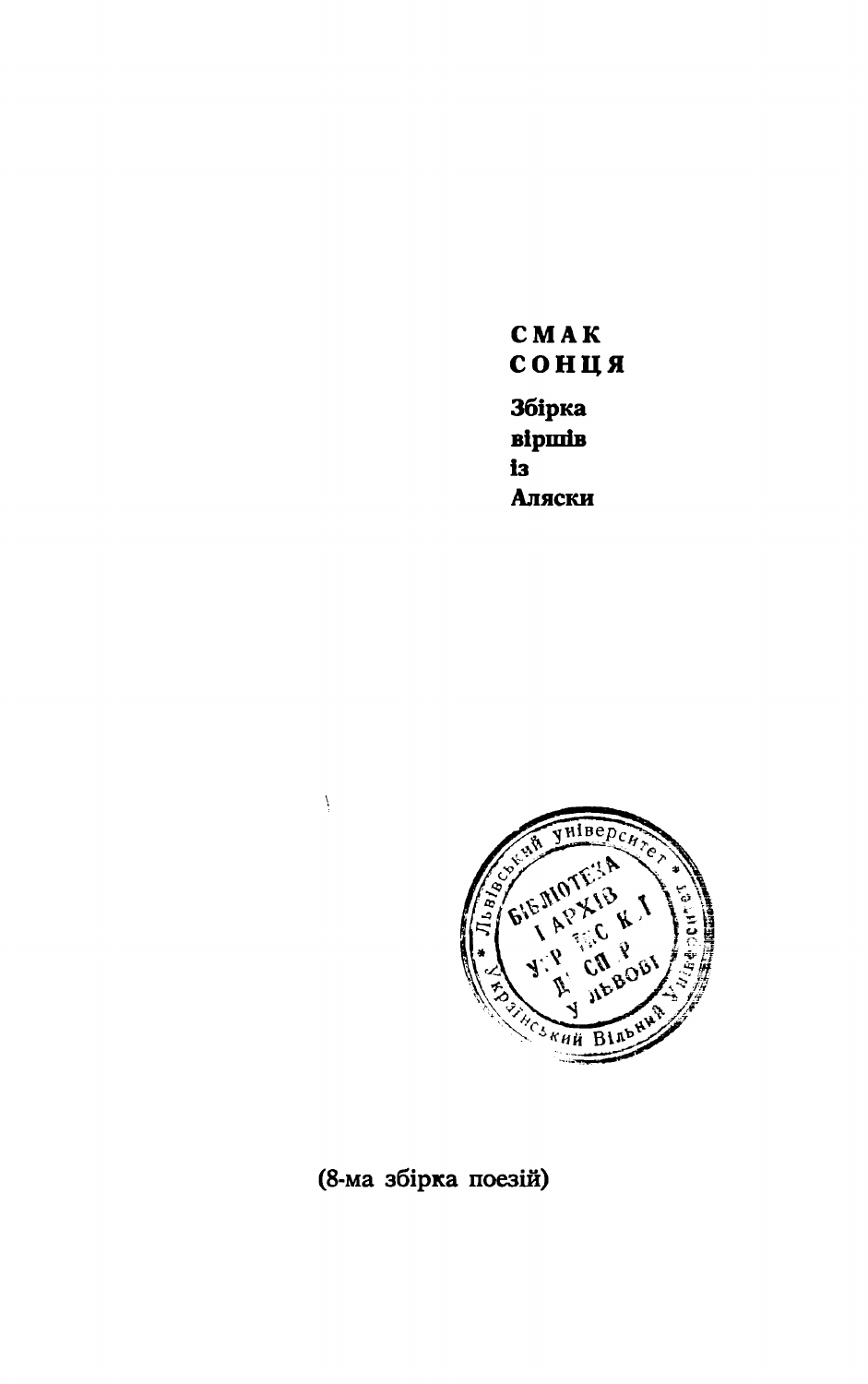# Leonid Poltava A TASTE OF SUN A Collection of Poetry from Alaska  $-$  In Ukrainian  $-$

New York  $-$  ADUK  $-$  Toronto 1981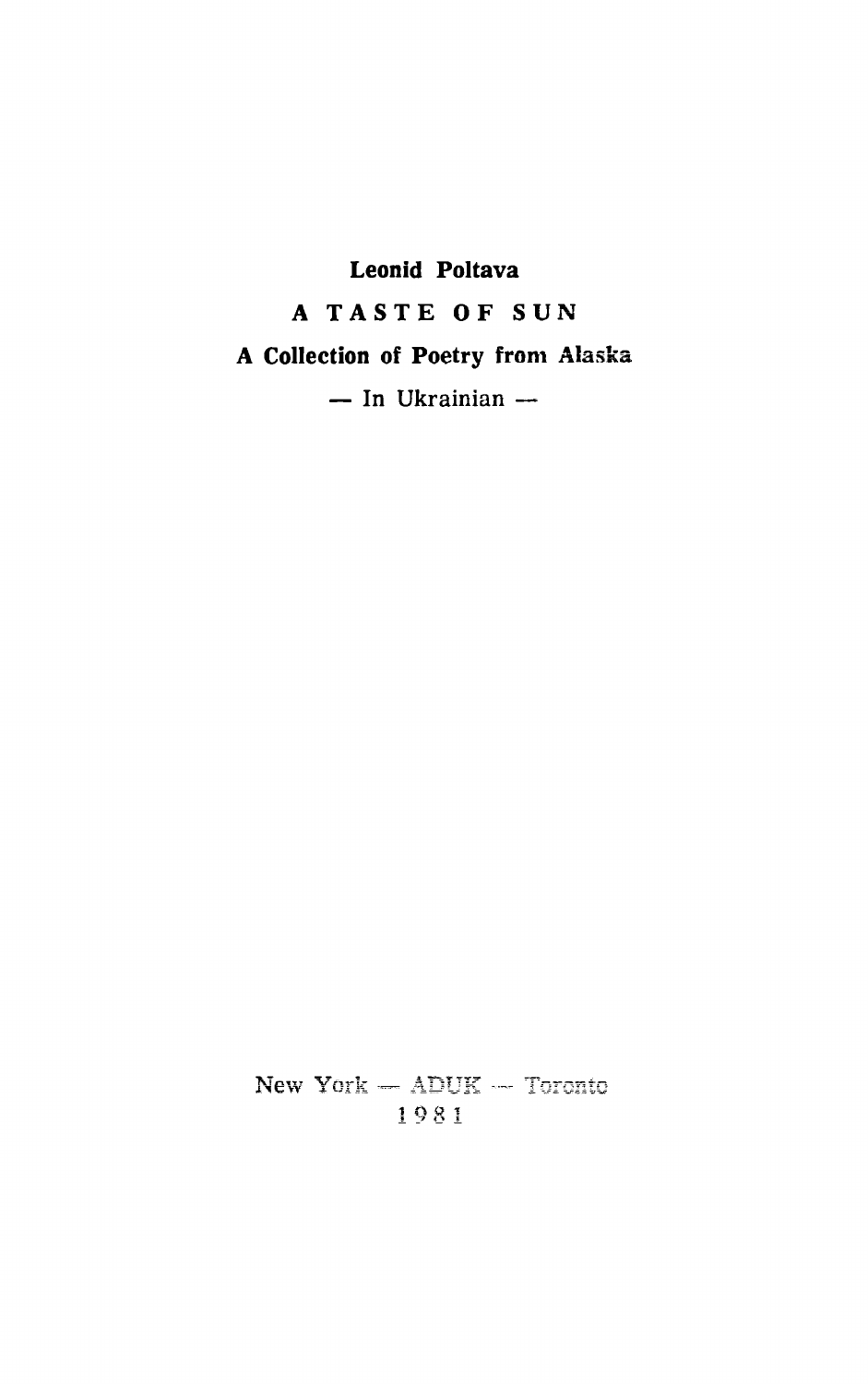# СМАК СОНЦЯ

#### ЗБІРКА ВІРШІВ ІЗ АЛЯСКИ

#### АЛЯСКИНСЬКИЙ ТРИПТИХ

#### $\mathbf{r}$

Ще на початку сотворіння Тут діяв неземний закон: Кипіло й корчилось каміння Від Алеутів по Юкон.

Тут злото бризкало струмками, Хоч лютував морозний жнив. Аж хтось всевладними руками Усе раптово зупинив: Без пороху, без амоналу - ні у гріховну, ні в святу -Земля тут падала й не впала. I зупинилась налету!

Биками здибились вершини, Озера — вдрузки! — з берегів!..

Ти - незакінчена картина У рамі з квітів і снігів.

#### $\mathbf{H}$

Де виходить живою з казки Не красуня і не мара, А стотисячний поверх Аляски -Mt. McKinley срібна гора;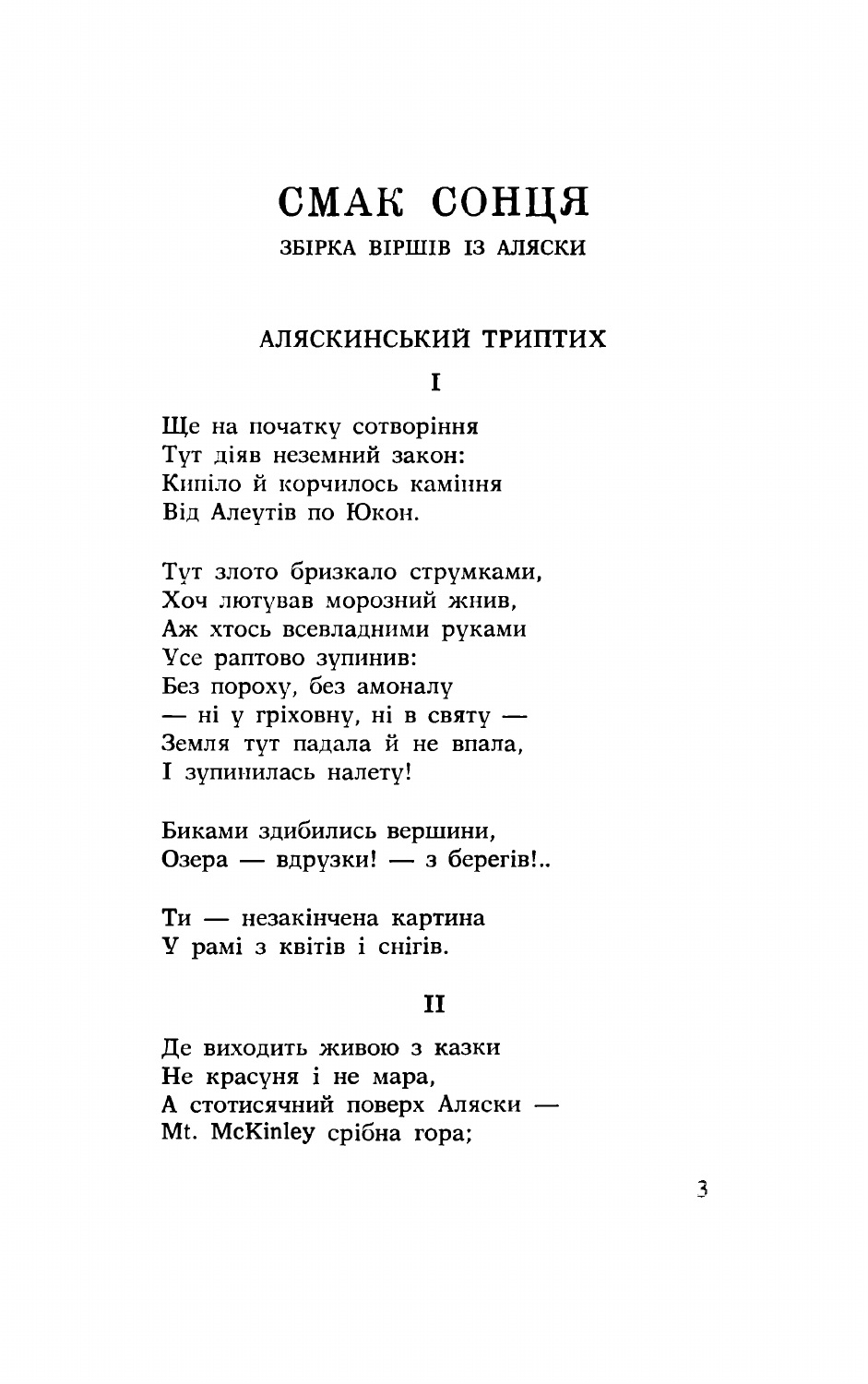Де внизу розбиваються меви Об замерзлих ялин паркет. -Чути й досі англійське "NEVER" I холодне московське "НЕТ". На твоїх берегах окаянних Просичав чужинний батіг, Та скрутнули непрохані сани Й подались у сибірський сніг... Нахвалялись: "Везем ікону!". Навезли - підмосковських ворон...

Ні, Алясці не треба трону, Ця Земля — сама собі трон.

#### **III**

Квіти жовто-червоним, а в небі, мов крила -Срібловикуті гори, промерзлі до кості. Ти летиш понад ними, як горда орлиця, Кожен може позаздріти цій високості.

Хто зрівнятися може в красі і відвазі? Та хоча не журилась ніколи полоном, -Твої зорі найкращі -На зорянім стязі, Твої птиці найвищі -Над Вашінгтоном.

> Коцебу, Ном, Травень 1980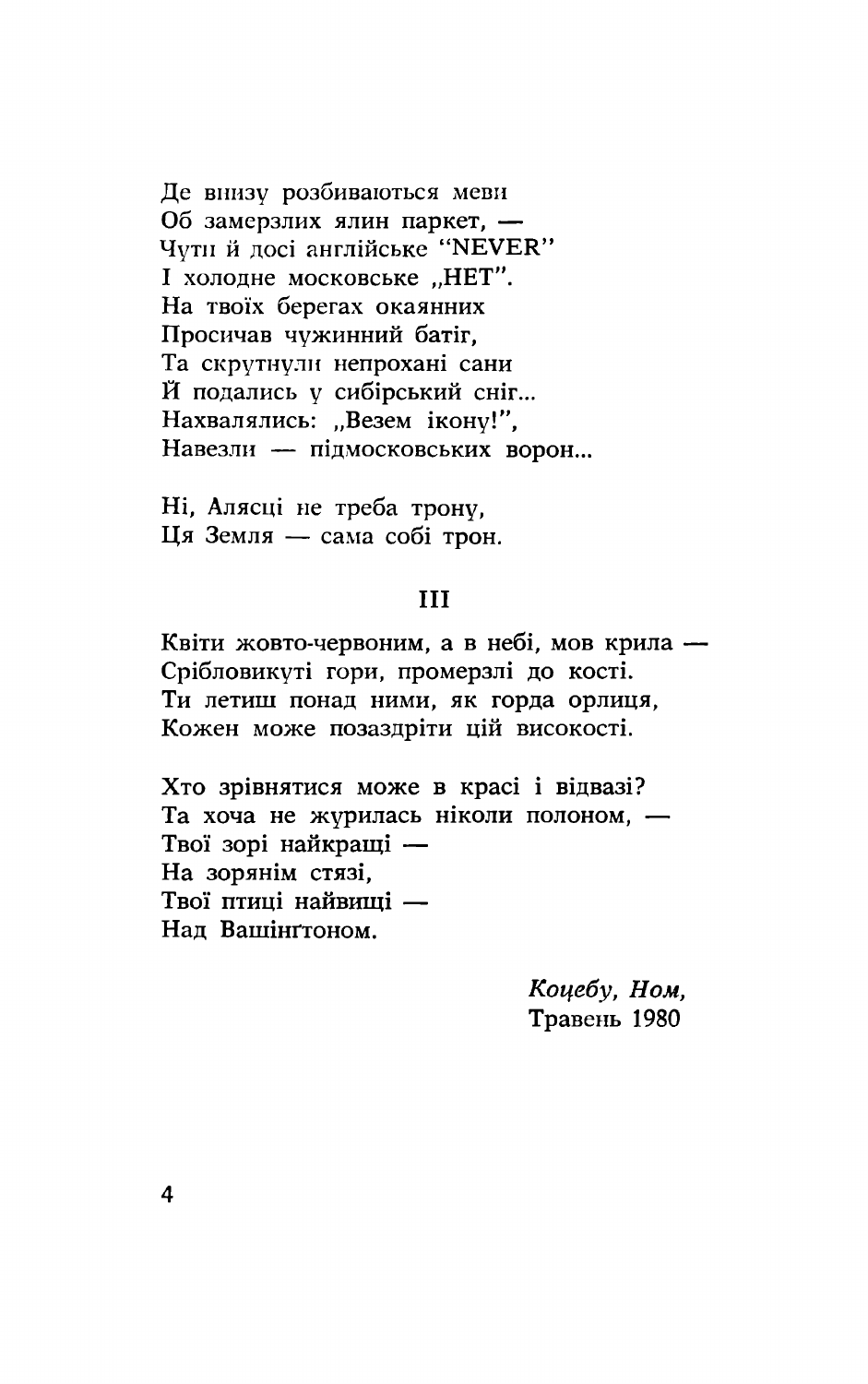#### **ІСТОРІЯ**

Відкривали тебе всі разом, Обіймали тебе гуртом, Аж барановсько-царську проказу Зупинив одчайдушний Том.

Йшов до тебе Шелих - без маски. Готувались у путь кобзарі... Розминулася вільна Аляска З Україною на зорі ...

Крізь колошів і чорториї, Через сито сітських комун Провалилася біла Росія — Здичавілий білий дикун.

А тепер — твоя сила і влада, Закінчилися "вояжерики": За тобою — сестра Канада I мільйони сердець Америки.

> Ню-Йорк, Липень 1980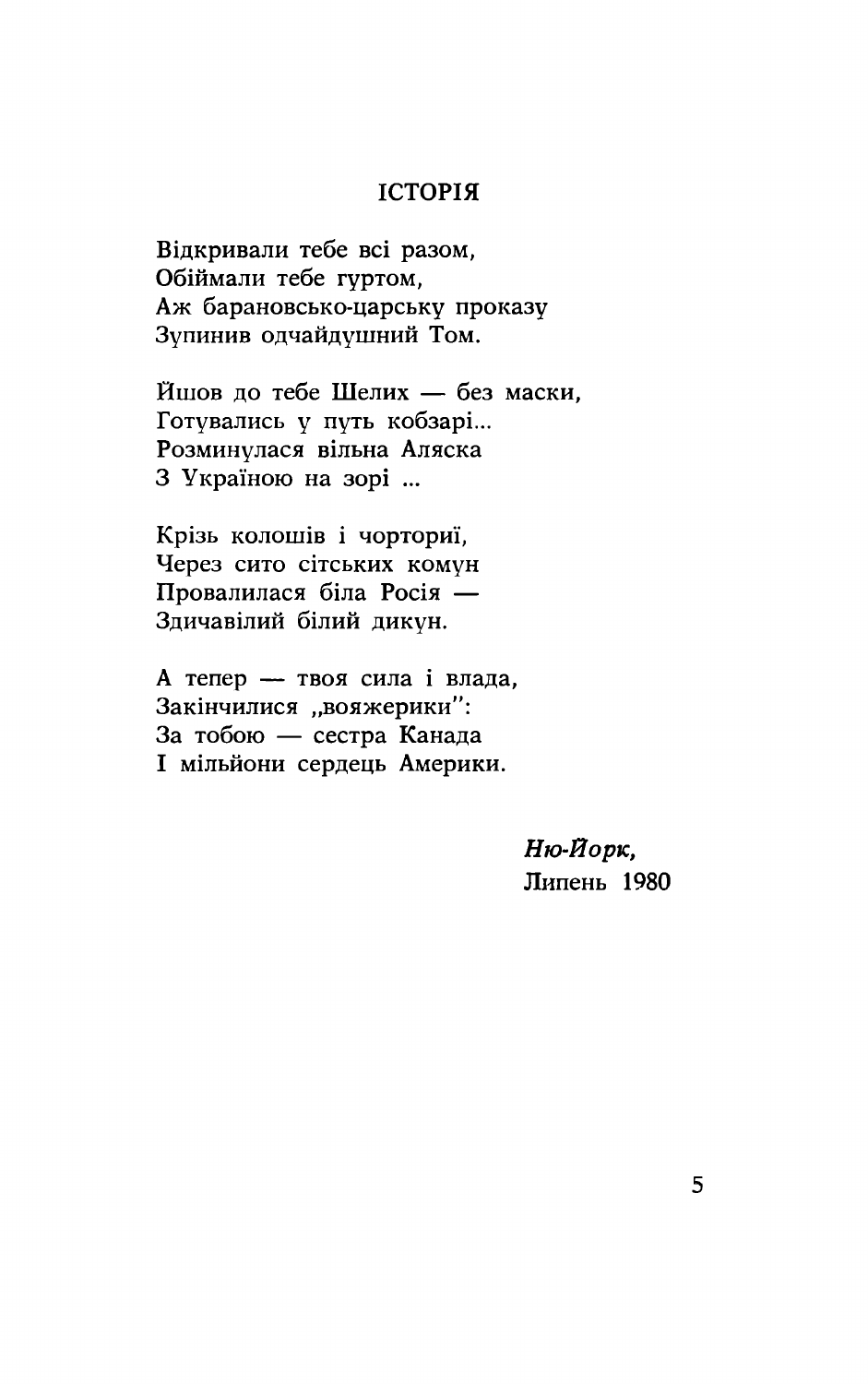## НЕБЕЗПЕЧНИЙ ПЕРЕЛІТ

З моря повзе волохатим звірем, Звірем без назви, звірем без міри, Сповненим ласки, казки, оман -Велет-туман:

Дихає вітром пелька незрима, Очі сліпі, а з дощами рясними, Тіла нема, тільки пара із льодом Поміж землею і небозволом.

Лапи м'ягкі, а кігті — болючі... Ми летимо на дерева, на кручі, Рвуться мотори в білім полоні. Мов на припоні злякані коні.

Хмара у хмарі! — що за примара?!. Мить для казок про Дедала й Ікара... Ми летимо у ніщо, у поразку!.. Раптом - сніп сонця: Корлова! Аляска.

17.5.1980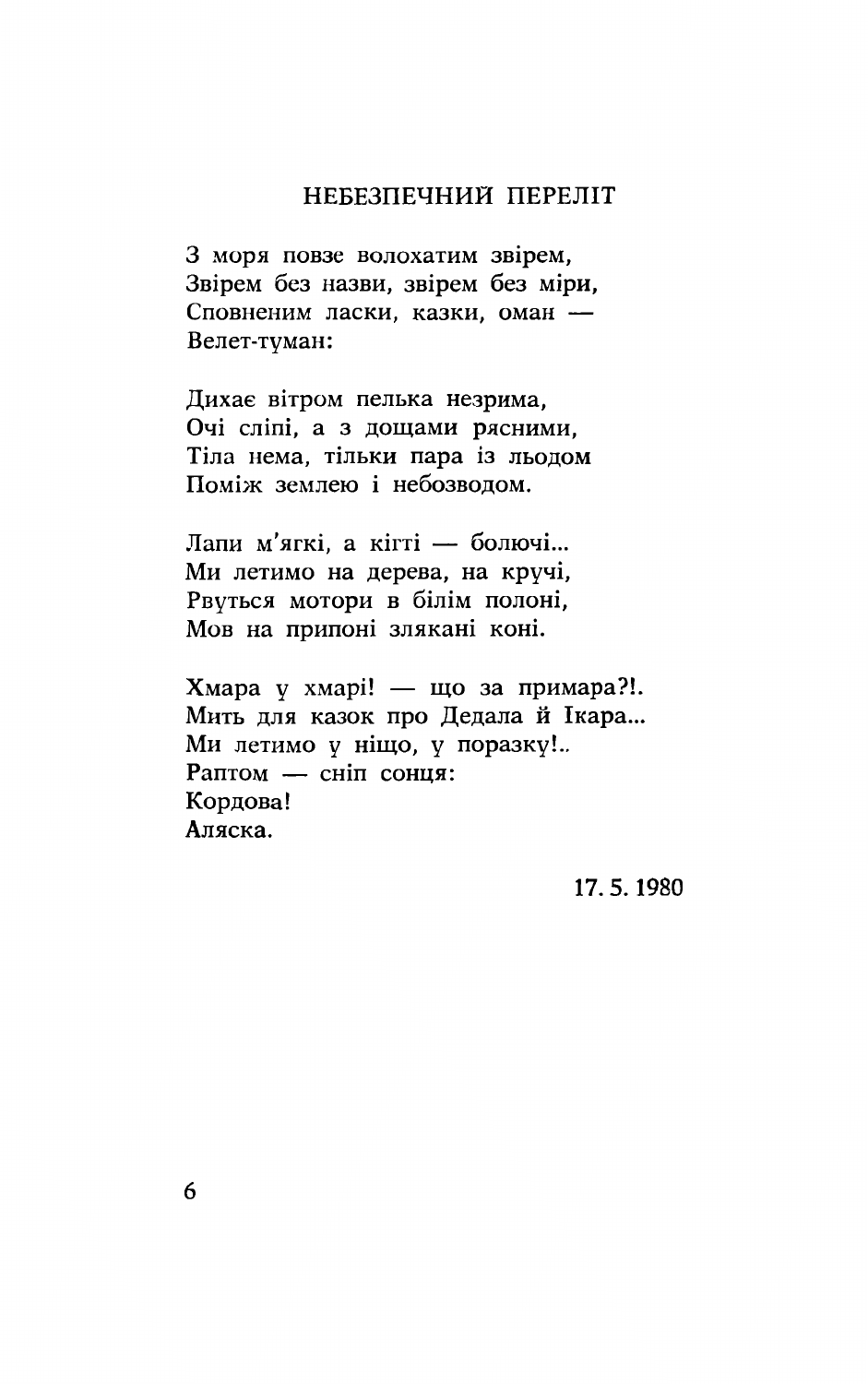#### HACAMOTI...

Насамоті — я і Аляска. Закута в срібло біла казка.

Тюлень із людськими очима До мене повернувсь плечима.

Вовчиця, від морозу біла, На камені закам'яніла.

О, як ця несусвітня тиша Бере в полон, до сну колише...

Яка вона, ця тиша біла -Уся коханкою до тіла...

О, як без музики і слова, Вона співає колискову...

I раптом Спокій розгромила Льодовика крицева брила!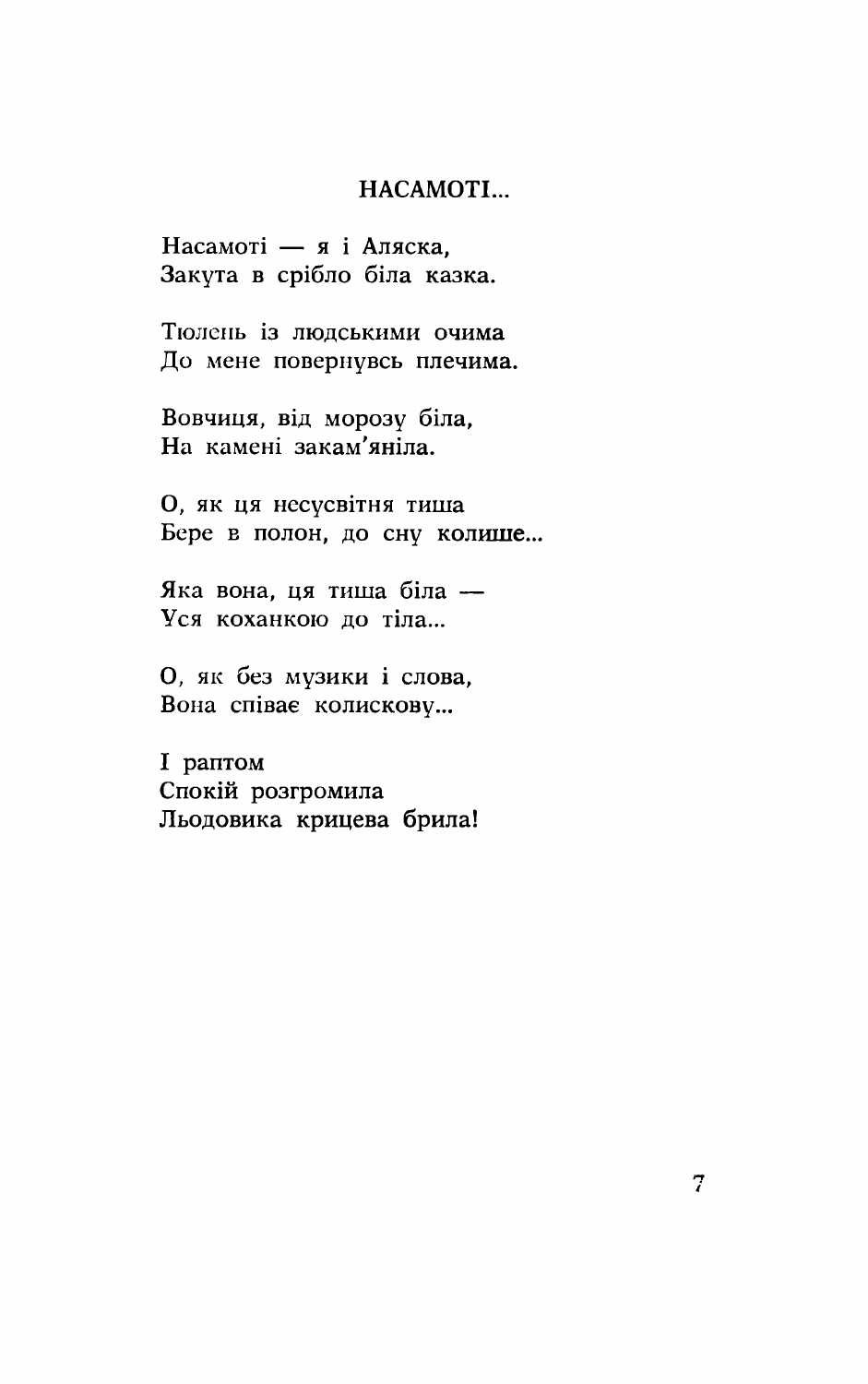#### НОВОГО ВІКУ МАҐЕЛЛАНИ...

Нового віку Маґеллани, Без королівен і без рейн — Лиш два пілоти, індіяни I я з далекої Юкрейн.

Прапорять хуртовини пасма... Літак сніжинкою кружля. Десь унизу крижана пастка Чекає нас, а не земля.

Мигнув Юкон. Ріка у кризі. Лютує білий біломор... Озера, від морозу сизі, Мов очі мертвих... А мотор?

Він паном тут незаперечним, Тримає нас його рука... Хоч безсердечне -Будь сердечним. Залізне серце літака!

За Юконом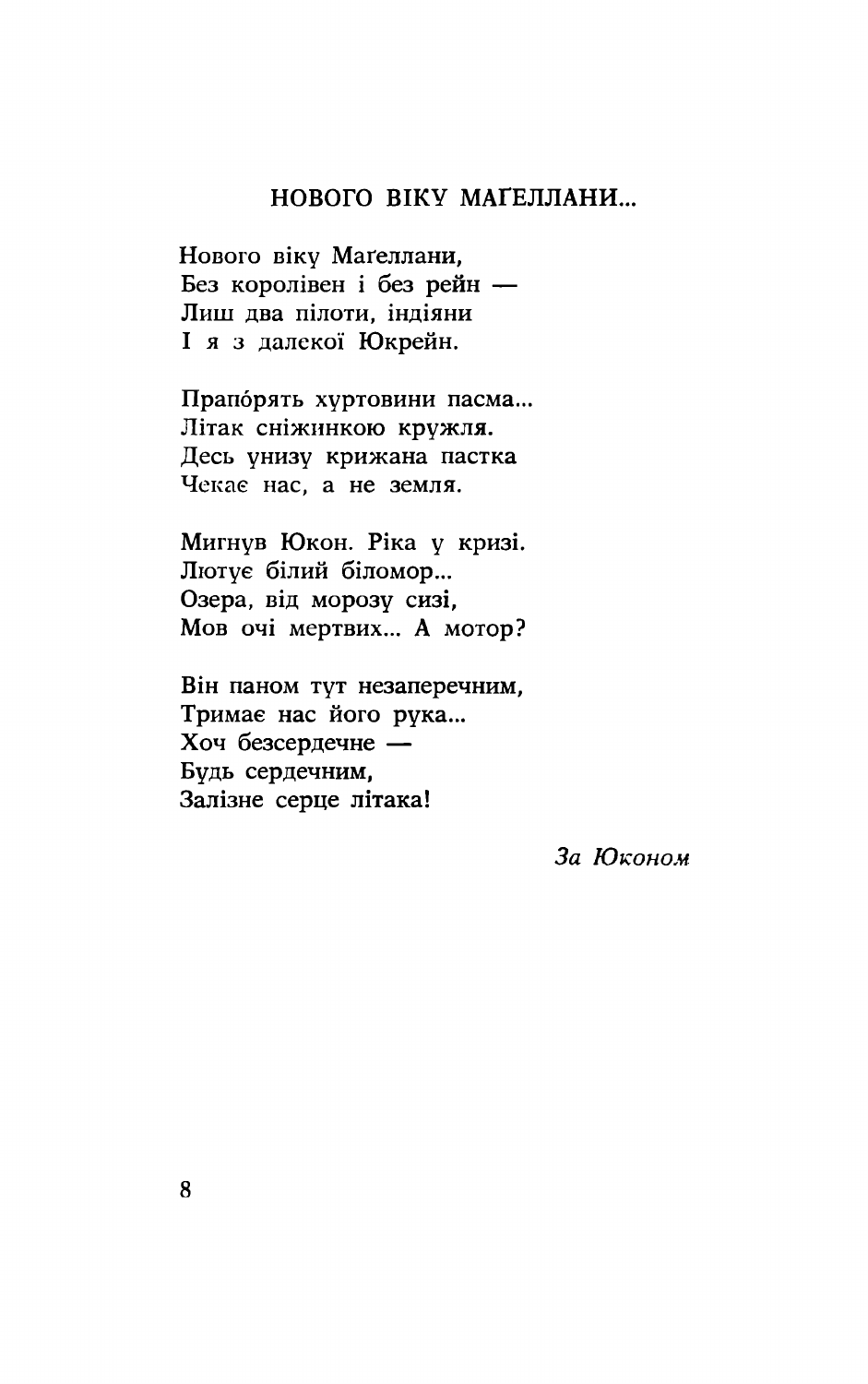#### МОЛИТВА ПРИРОДИ

Б'є тиша у срібного дзвона. 3 проталини пар — кадилом. Оленики б'ють поклони. У білих ризах - ялини.

Замріть в шамотні без змісту, Спиніться, роди й народи: Тут саме тривае врочиста Молитва Природи.

За Юконом

#### У ВСІХ МОРЯХ ВОДА СОЛОНА...

У всіх морях вода солона... Аляско, ти - чудова мить, Та моря Чорного ікона Переді мною мерехтить

На Крижаному океані, Серед Берінгових похміль, Я рідним морем вічно п'яний, Той Чорний біль — мій світлий біль.

Нужденна доля! Б'є віками На берегах дніпрових вод, Обдарувала Соловками Мій зачарований народ!

У всіх морях вода солона... Іконою цей Край сія... Та моря Чорного ікона — Найбільш чужа, найбільш моя.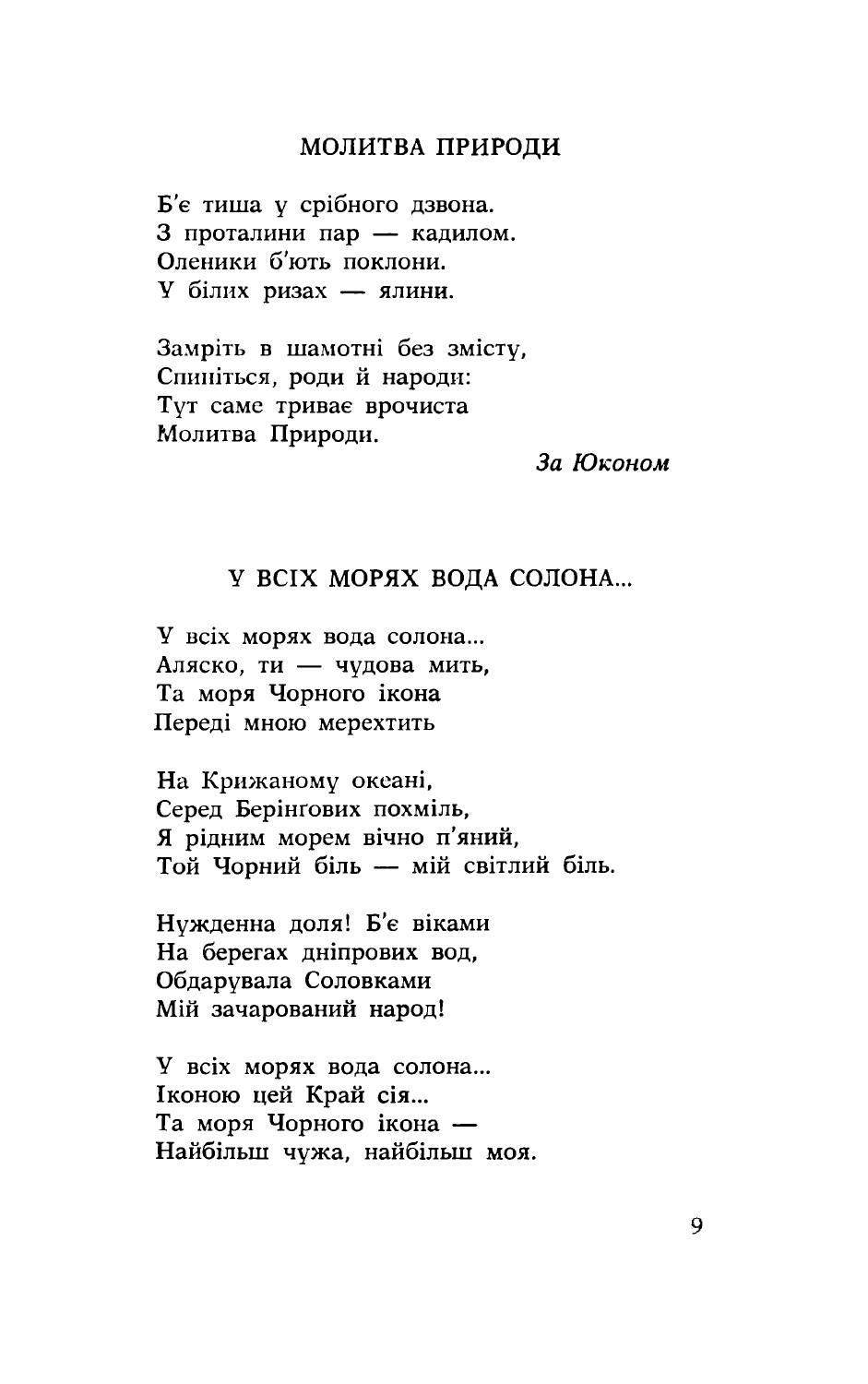#### **ВУЛКАН**

#### (На Алясці є 250 діючих вулканів)

Двигтить гаряча піч підземного вулкану. Мов блискавки, розколини лягли На камені. Важкі гранітні рани — Як зморшки на чолі Землі.

Чекае він погоди чи нагоди. Закований у панцернику гір, Щоб вибухнути і вогнем, і льодом, Всім тягарям наперекір.

О, Рідна Земле! Будь і ти вулканом! Міцнись, тужавій, мов стальне лиття: Хай буде ще раз і найглибша рана — В ім'я Життя!

> Ню-Йорк, 1.7.1980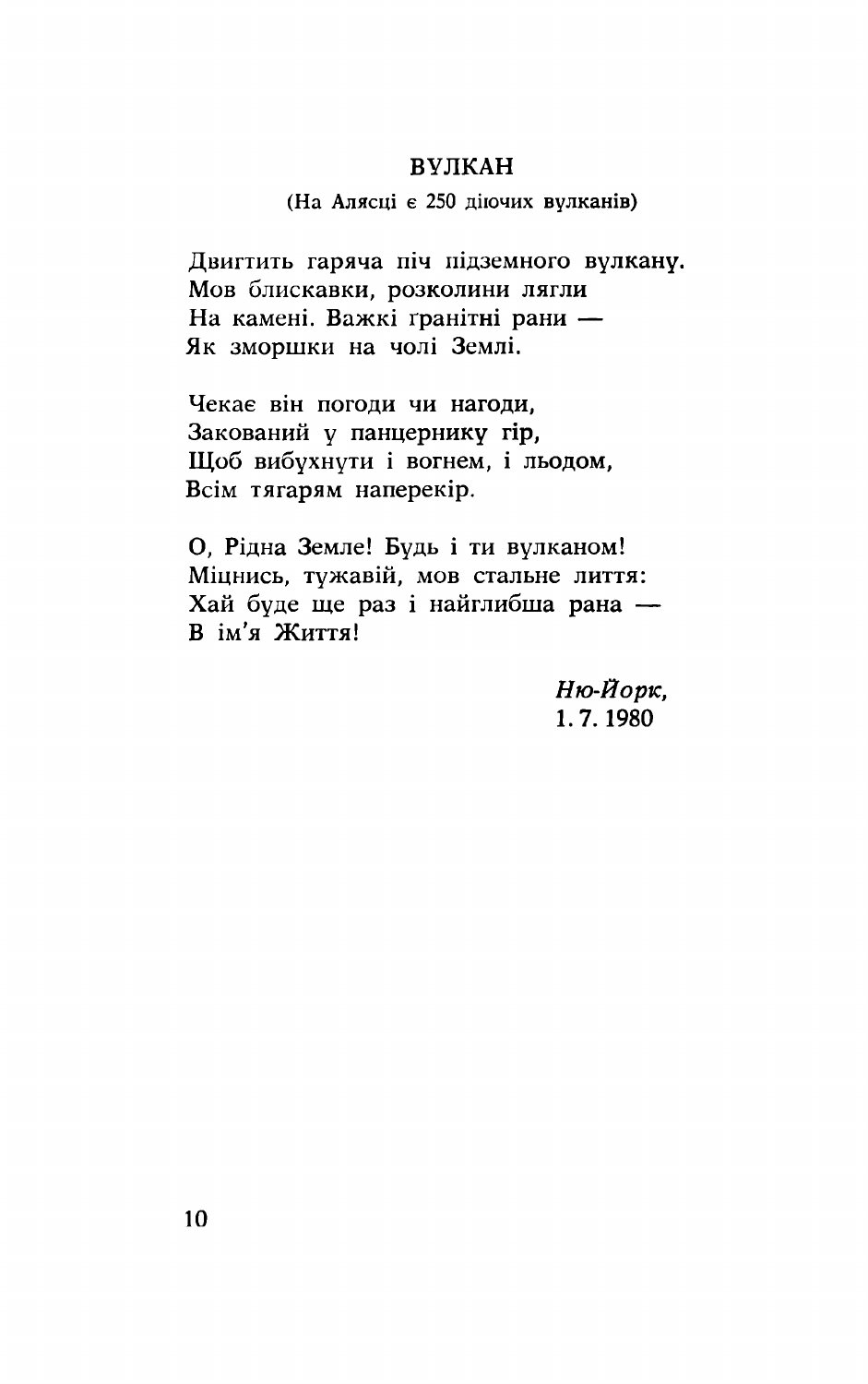#### ПІВНІЧНА НАФТА

Вириває рукатий кран (Ніби я на Донбасі чи в Рурі) Із крицево-морозних кайдан Біломором покручені рури.

Як прив'язана до стовпа (А стовпів тут без ліку). Зупинилася нафта-ропа -Кров двадцятого віку.

Попливеш із Прудгойських рівнин (Знають містери й герри) До живих, до гарячих машин, До боліт і до прерій,

Будеш бігти по рурах сама (Ще й колеса крутити!): Народилася там, де одвічна зима. А зігрієш півсвіту!

> На Півночі У літаку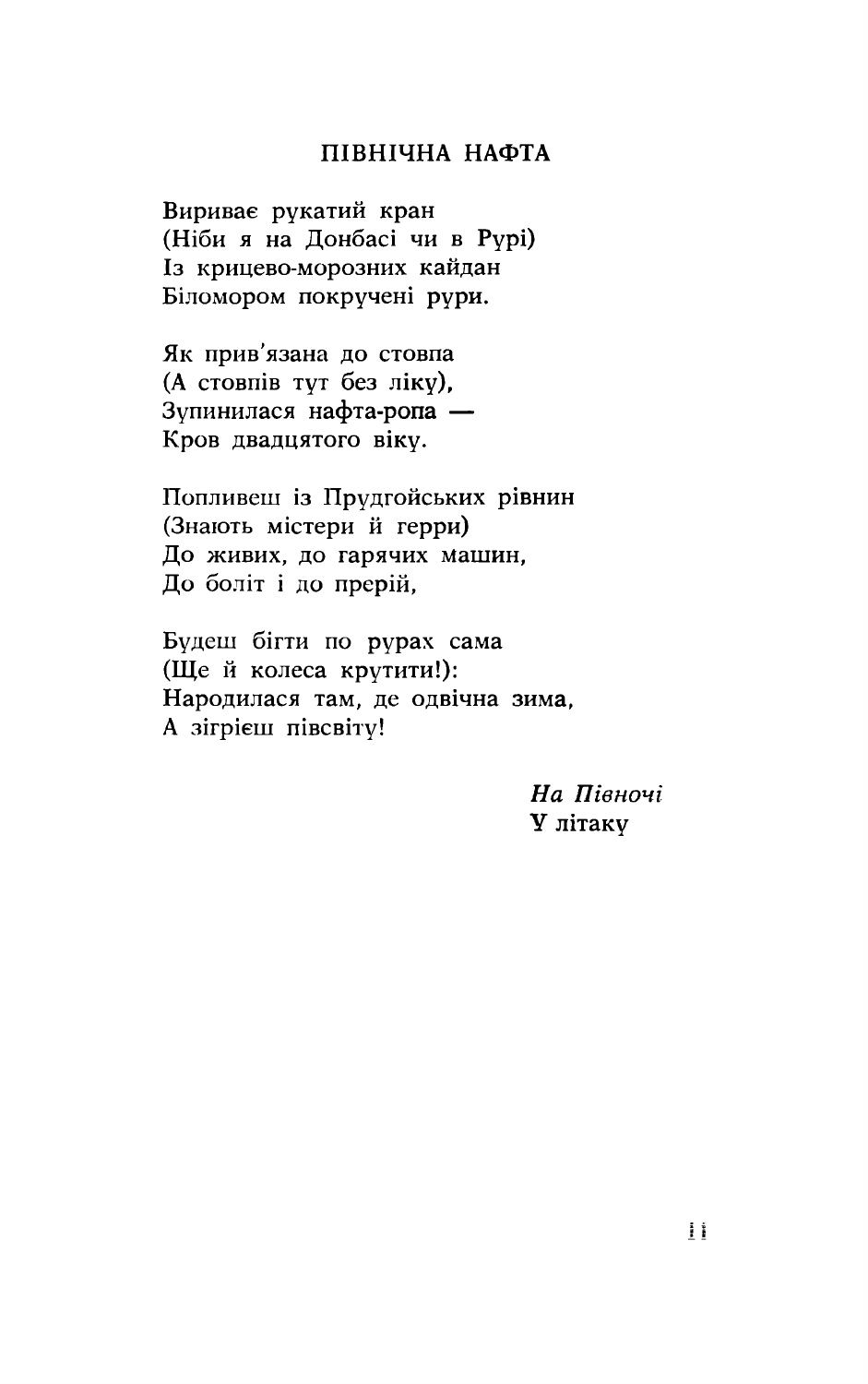#### ЛЮДИ

На сніговій пустелі Оленя гортанний крик. На голомозій скелі -Снігу парик I морозів колюче насіння З часів оледеніння.

Яка ти дивна країна У сніговій океанії! Сюди б тепла з України, Сонця з Еспанії!..

Не поспішай но, хлопче, Бігати навпростець: Є у Аляски своє, найдорожче -Тепло Людських Сердець.

Ном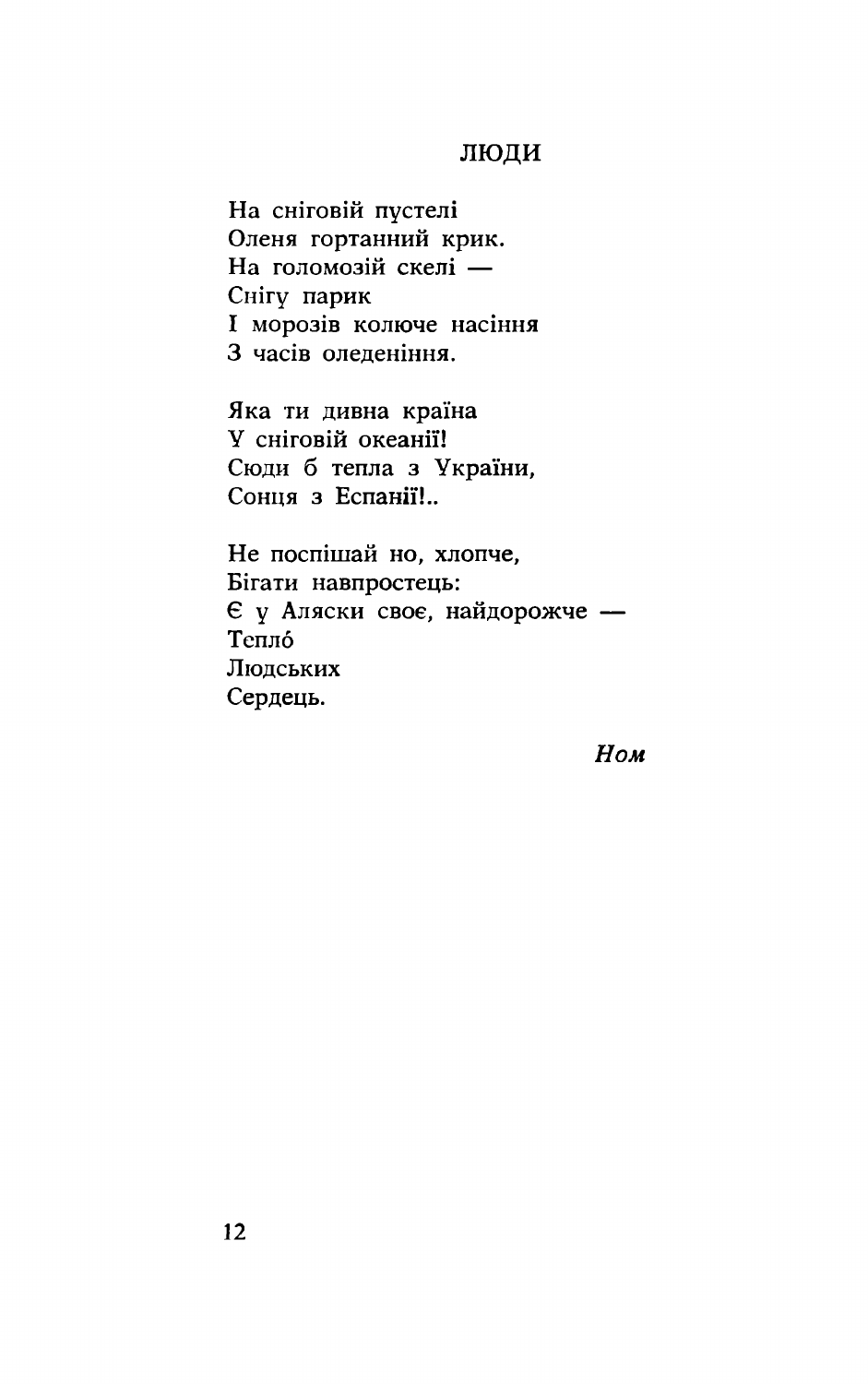#### МОЄМУ ДРУГОВІ,

#### письменникові, маляреві, мандрівникові-ескімосові на Алясці Robert-ові Мауокок-ові

Коли з азійських лалечин Пливли човни услід прибою До заворожених вершин, -Ти був собою.

Коли в лісах росли боги I плавав дух попід водою, I море їло береги. — Ти був собою.

Коли у бубна бив шаман I обертавсь в оленя, в хвою, В моржа, у хвижу, у туман, -Ти був собою.

Коли мережила пісні Твоя матуся про героя, Коли топивсь від крови сніг, -Ти був собою.

Будь ним і за мільйони літ. Минай сучасности калюжі. Шоб вічно жив твій славний рід! Будь ескімосом, рідний Друже, Будь Мужем, Друже!

> Ню-Йорк, 19.7.1980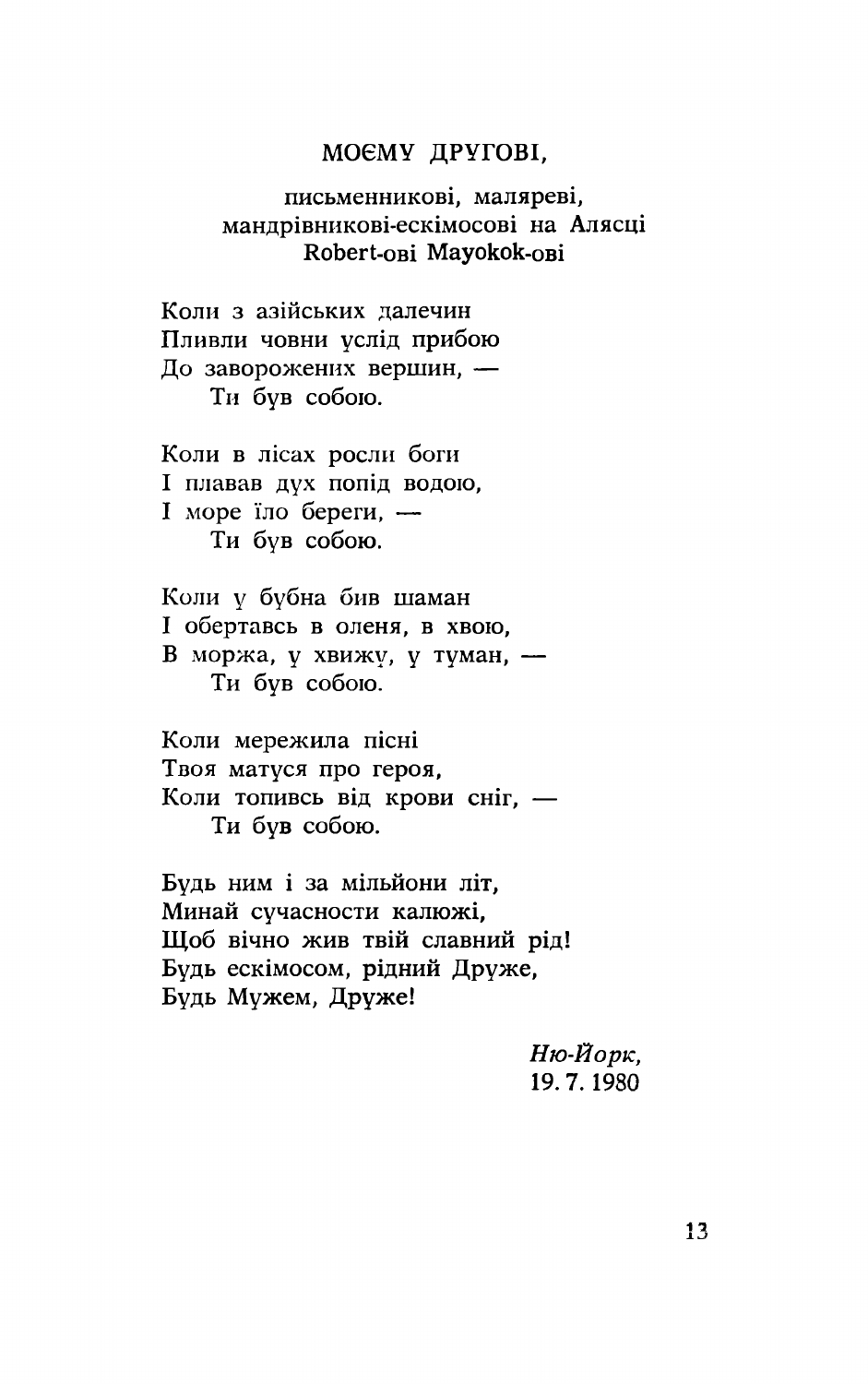#### З ЛИСТА ДО ДРУЖИНИ

Пливуть засніжені простори, Безмежна воля - напролом: У білих чалмах сиві гори, Уся Аляска - під крилом.

Десь може саме грають в "бінго"... I страшно здумати, повір, Що за протокою Берінґа -Кацети, в'язні і Сибір.

Отам морозили Мороза, Там Йосифа вели на лід... Гримить літак, немов погроза... Добраніч, люба! Леоніл.

> На Півночі, 30 квітня 1980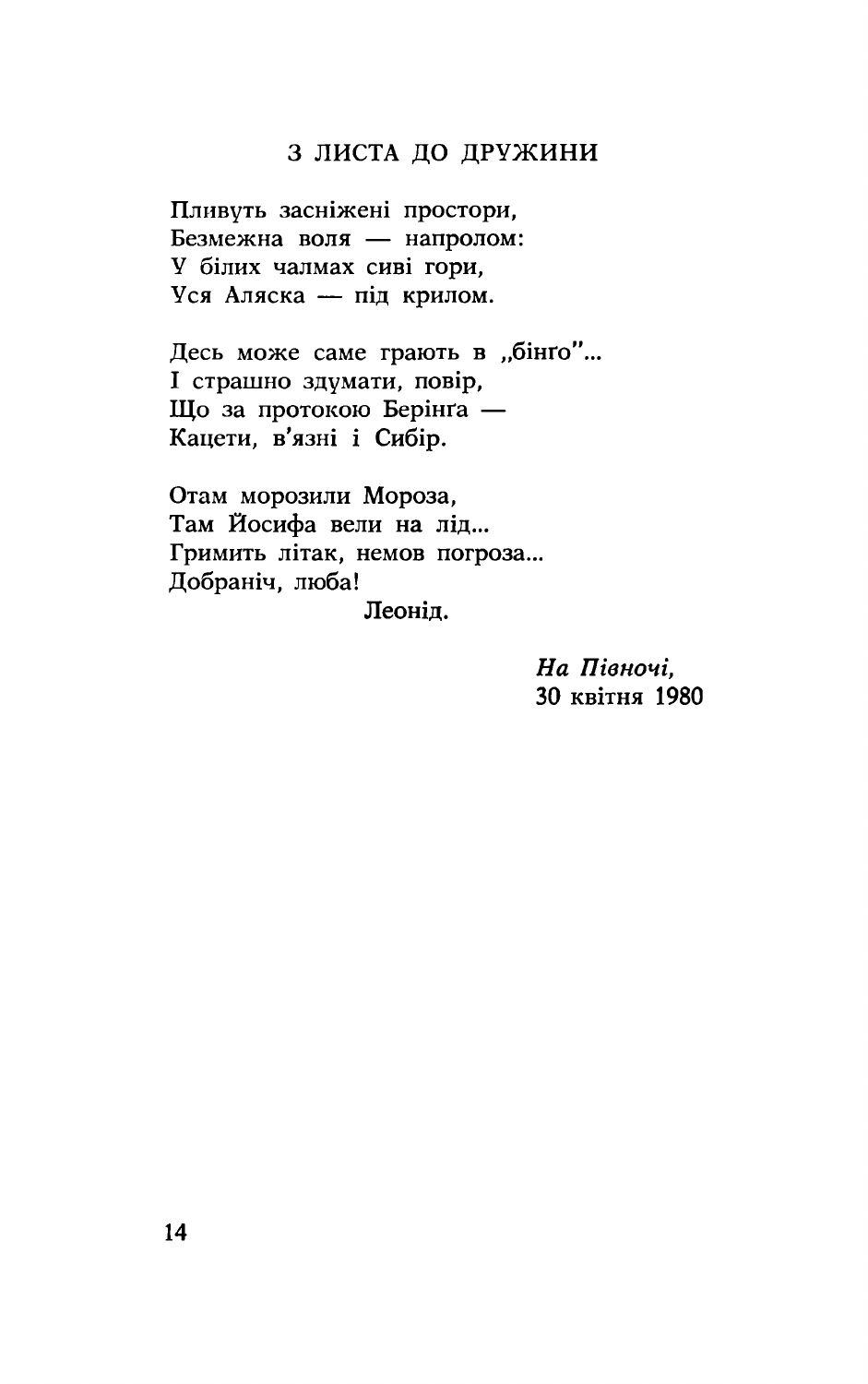#### СМАК СОНЦЯ

Тут ніч піврічна, ніч одвічна, Крицево-сиза мерзлота, Тут календар спинивсь на січні, Хоч і сто літ числи до ста.

Як дивні віяла, над нами Полярне сяйво вгору, вниз, Переливається вогнями, Неначе поли дивних риз.

Гіркосолоні риби стоси. Покоси догорілих свіч. В іглу — веселі ескімоси, А за іглою — мертва ніч.

Мандрівче із землі дуліба, Аж тут пізнаєш допуття Красу і розкіш скибки хліба: Смак Сонця -Смак Життя!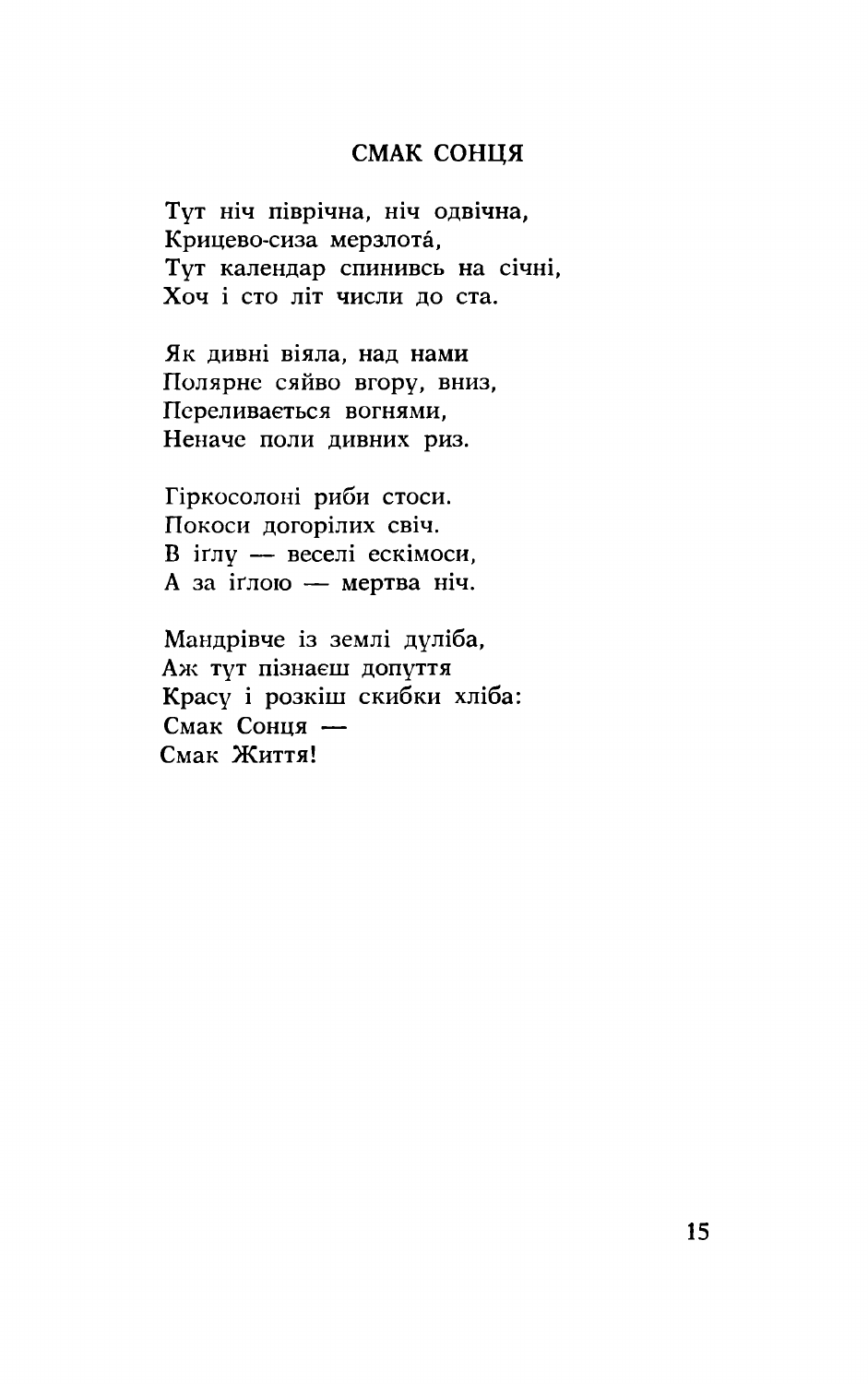#### КАЗКА ПРО СИБІРСЬКОГО ЛИСА

(Не для малят)

3 хмари на хмару Сріблястим лисом Скаче холодний Сибірський місяць I, натягнувши приязну маску, Перекочовує Аж на Аляску.

Різні тут люди Вітають приблуду: Люди-облуди, Люди-маруди, Люди-герої, Люди як люди.

Та з-поза маски, Як з-за одвірку -Крицева каска, Червона зірка!

Кинулись люди Тай до приблуди: З місяця-лиса Спала полуда!

Лис то під лося, То під лосося. Аж утікати Геть довелося: Лиш затуманило, Зафганістанило Й за Магаданами В хвижі розстануло...

Сміється Ерік, Сміється Еріка:  $-M<sub>H</sub>$   $-$  America!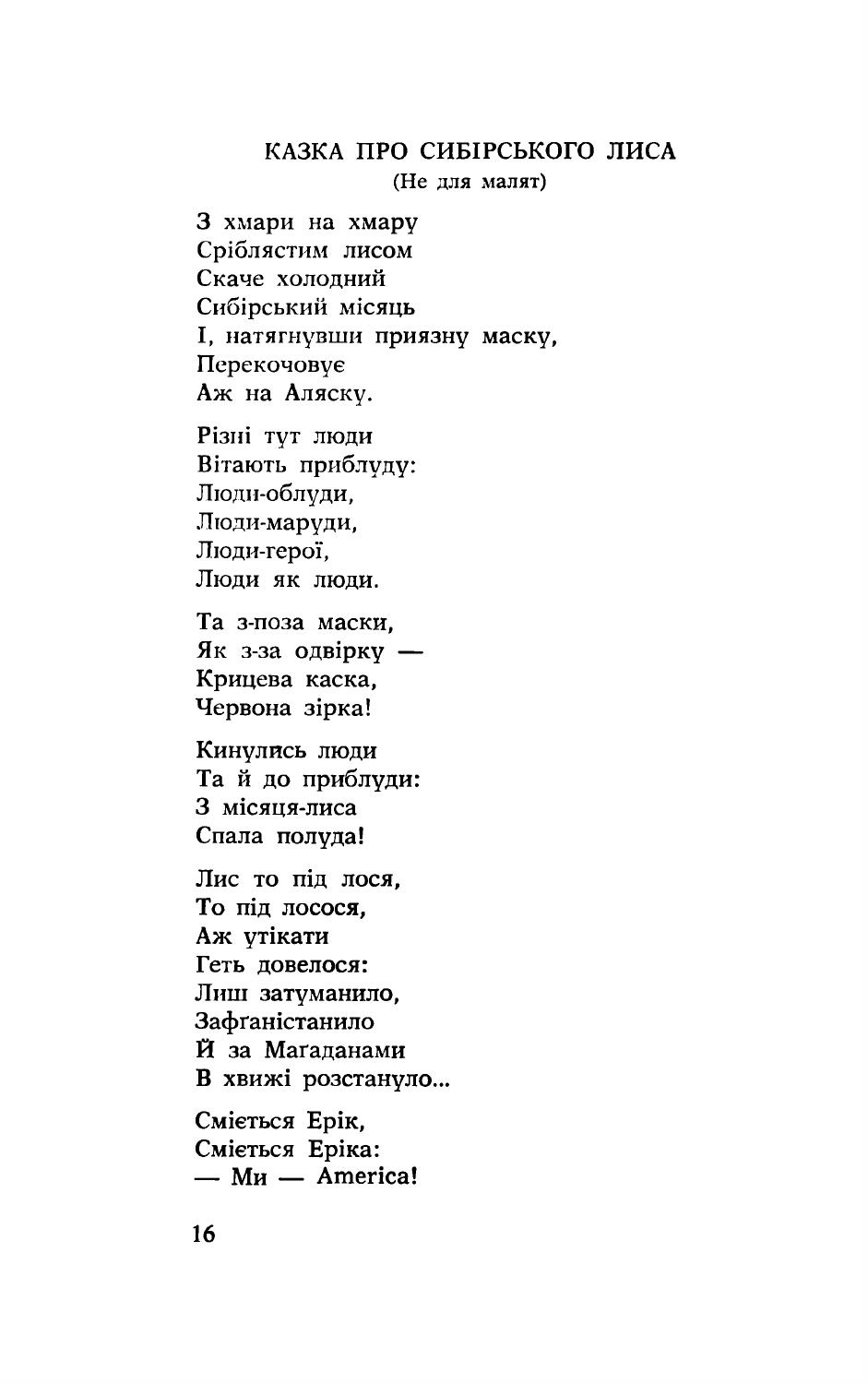#### **SEA OTTER**

Sea otters - хлопчики, діти, Морські видрики, моря квіти, Розгулялись у хвилі - вдома... Як вас нищили, вам відомо.

Вас вела смертельна стежина До китайського мандарина, Вашу смерть, вашу, дітки, згубу Обертали в московську "шубу".

Вас косили, мов жито в полі, Вас, народжених тут, на волі, Ваші лапки і ваші очиці, Ваші вусики із ялиці...

Запливайте в далекі хвилі. Мої друзі, видрики милі, Хай віднині — пенька, льодину Уполює отут людина!

> Біля Кодьяку 3.5.1980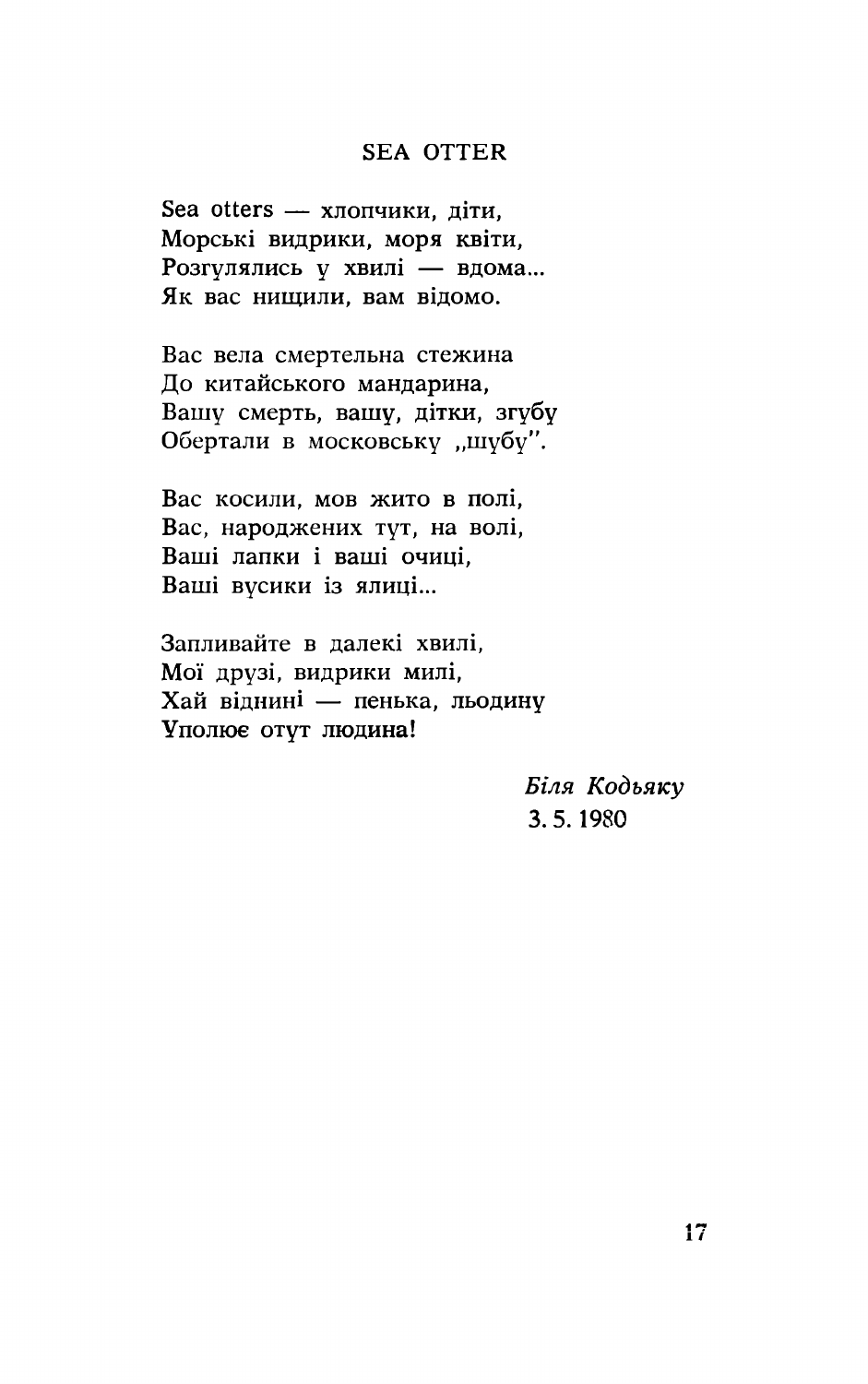# ПІЛОТАМ АЛЯСКИ **ALASKA AIRLINES**

Летимо, хоч не бачимо крил, Гримимо, хоч куди? - не знаем. Тисячі потайних могил Порозкидані по цім краї.

На годиннику — ранок, десята, За віконцем - липкий туман, Лиш мотор крилато, завзято Вибиває в гучний барабан.

Серед гір, у туманній слизоті, Де на кожній милі шпилі. Ці шляхи знають тільки пілоти. Що родились на цій землі.

Кладемо вам життя у руки I вперед! Хай кружля Земля!..

Десь оленька, налякана грюком, Передчасно родила маля...

> Після небезпечного перелету від Вальдезу до Якутату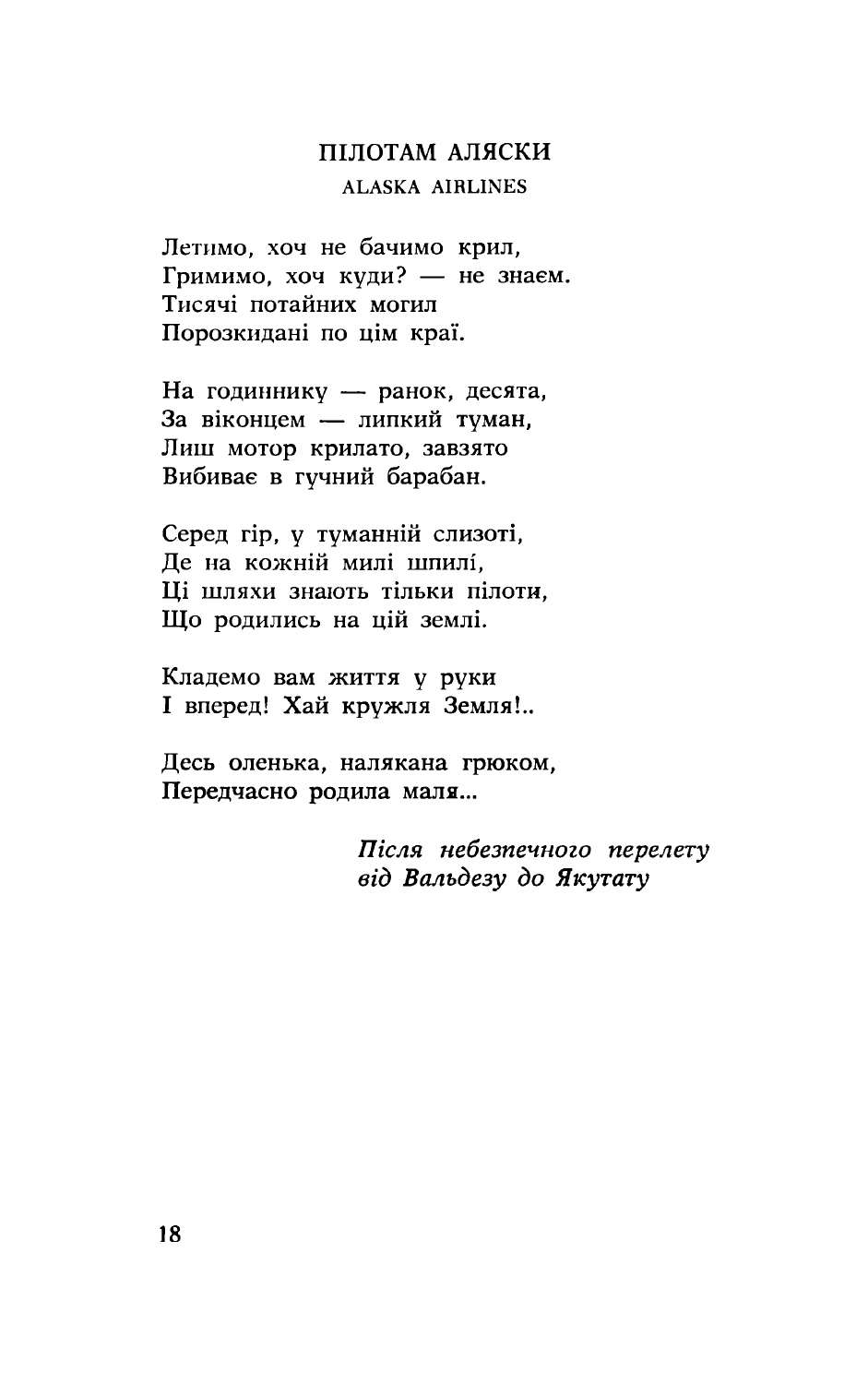#### ЗОЛОТОШУКАЧ

Важкі ялини. Ліс принишклим звірем Стоїть над урвищем, закованим у лід. На мить ізнов повіяло Сибіром, Хоча Сибір не був тут і ста літ. А глибоко, у білім жерлі ями, Яка й забула про клондайський вік. Лежить із розпростертими руками Піл синім льолом білий чоловік.

Лежить хрестом, в несамовитій позі, Упершися у скелю чобітьми... Сто літ він спить на білому морозі, Закований у панцерник зими. Перехрестись і відійди, поете, Замерзлому немає вороття:

> Хай поживе іше на цій плянеті — Без золота, без щастя, без життя.

> > Над Бритійською Колюмбією Квітень 1980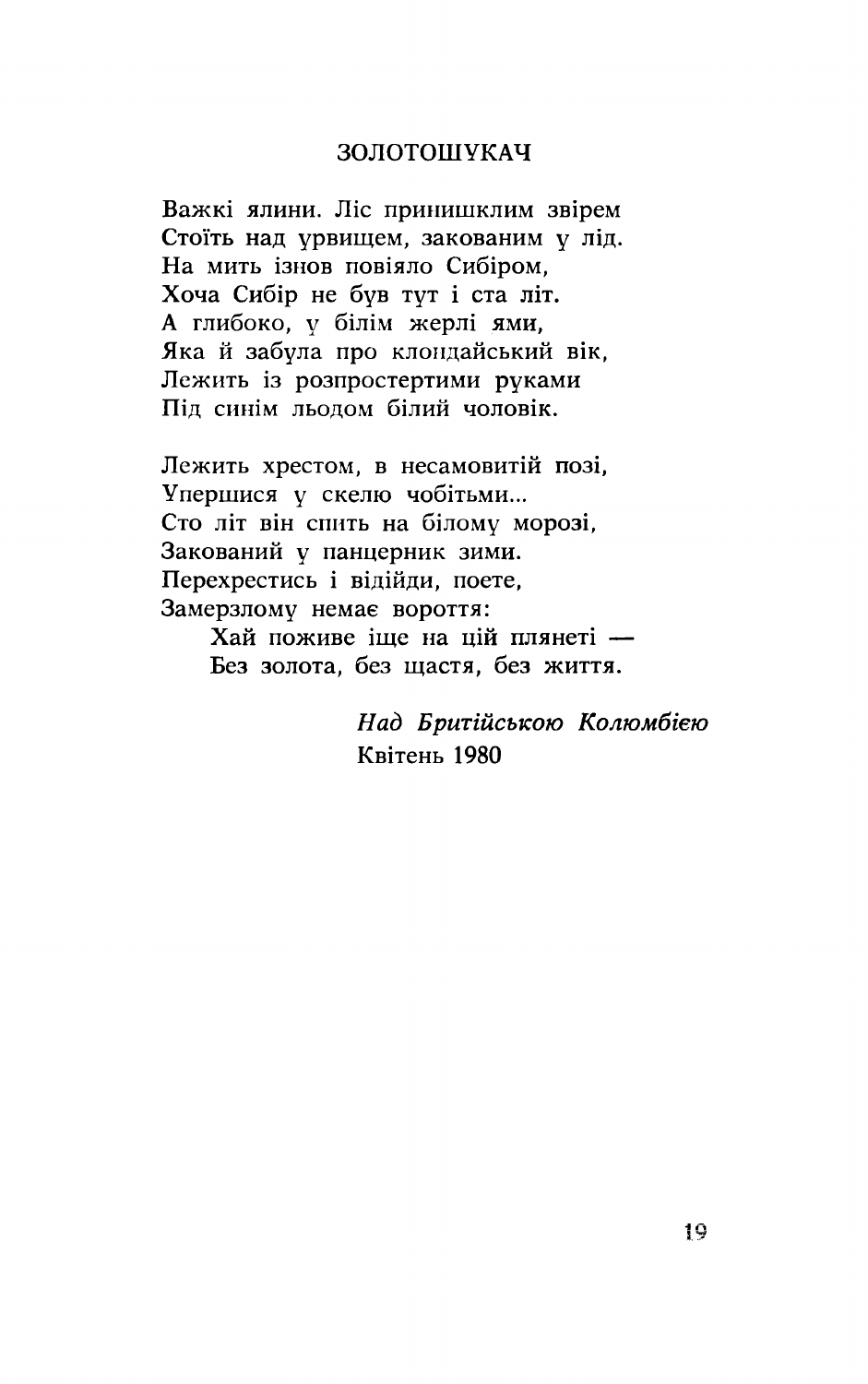## БАЛЯДА ПРО ОЛЕНЯТКО

Виє, гуде хуртовина, Збиває з ялин сніги. У оленихи - дитина, А снігу — по-береги.

Тихо пілхолить мати: "Дивіться, у мене — дріб, Кенайські ліси — наша хата. Замерзла трава - мій хліб".

Я з дива не можу... Я не... Мій друг, із ім'ям Орла, -Шмат хліба подав індіянин. I олениха взяла!

Зникаєм у білім полоні. Оглянувся, ставши на лід: Дві мордочки, добрі і сонні, Дивились нам вдячно услід.

За Юконом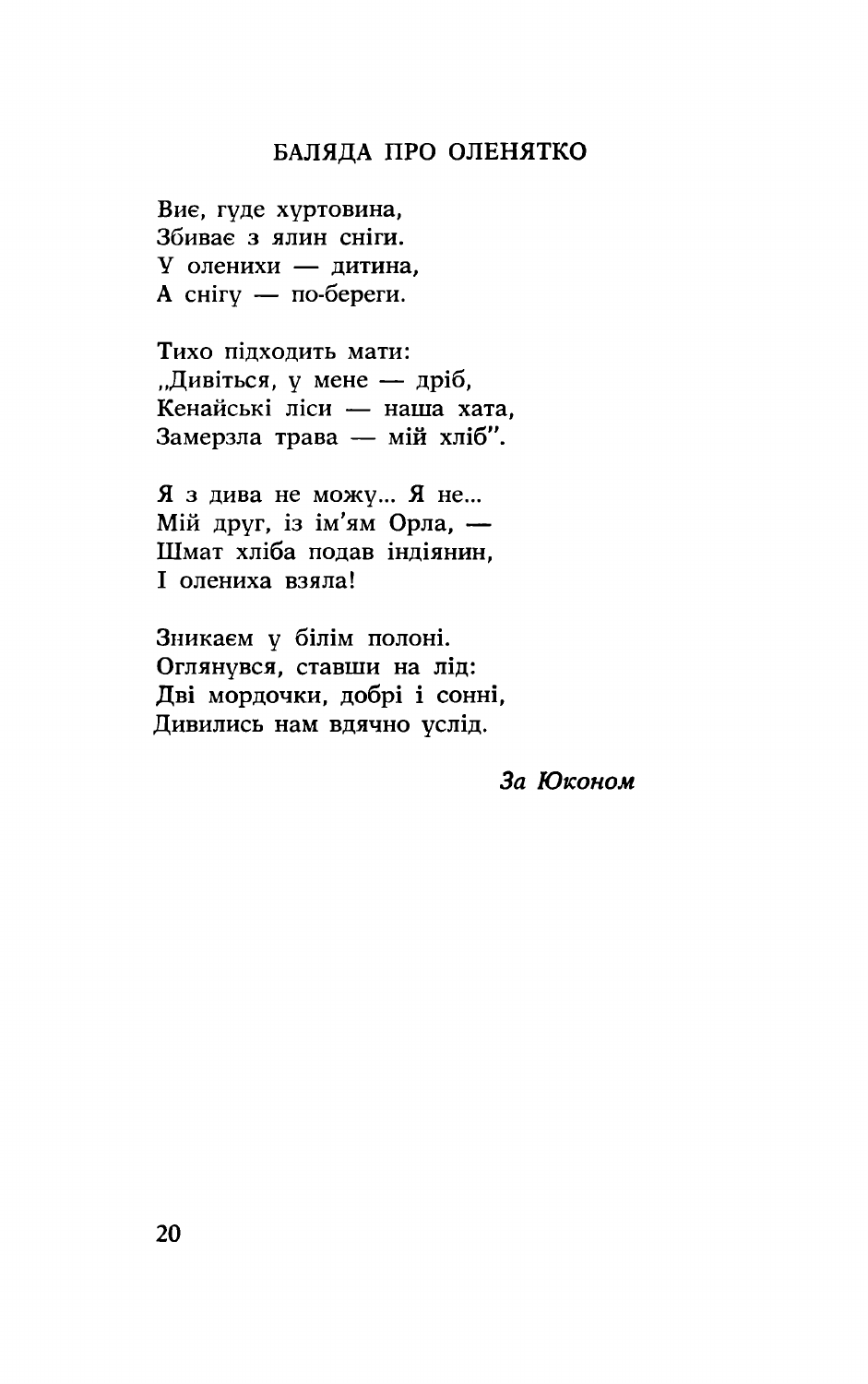#### СОНЦЕ ЄДИНЕ...

Сонце - єдине, та не однаке. Тут, на крижині — сіється маком, Ледве відчутне, ледве помітне, Мов тогосвітне.

В спеці Сагари — сонце ні кроку, Ллє Ніяґари литі потоки; В Мехіко сонце - дзвоном гітари, Небо — без хмари.

А в Україні - теплі долини, Квіти і діти — сонця перлини, Зелен-гаї, далечінь тополина... Райська країна, Моя Україна!

Коцебу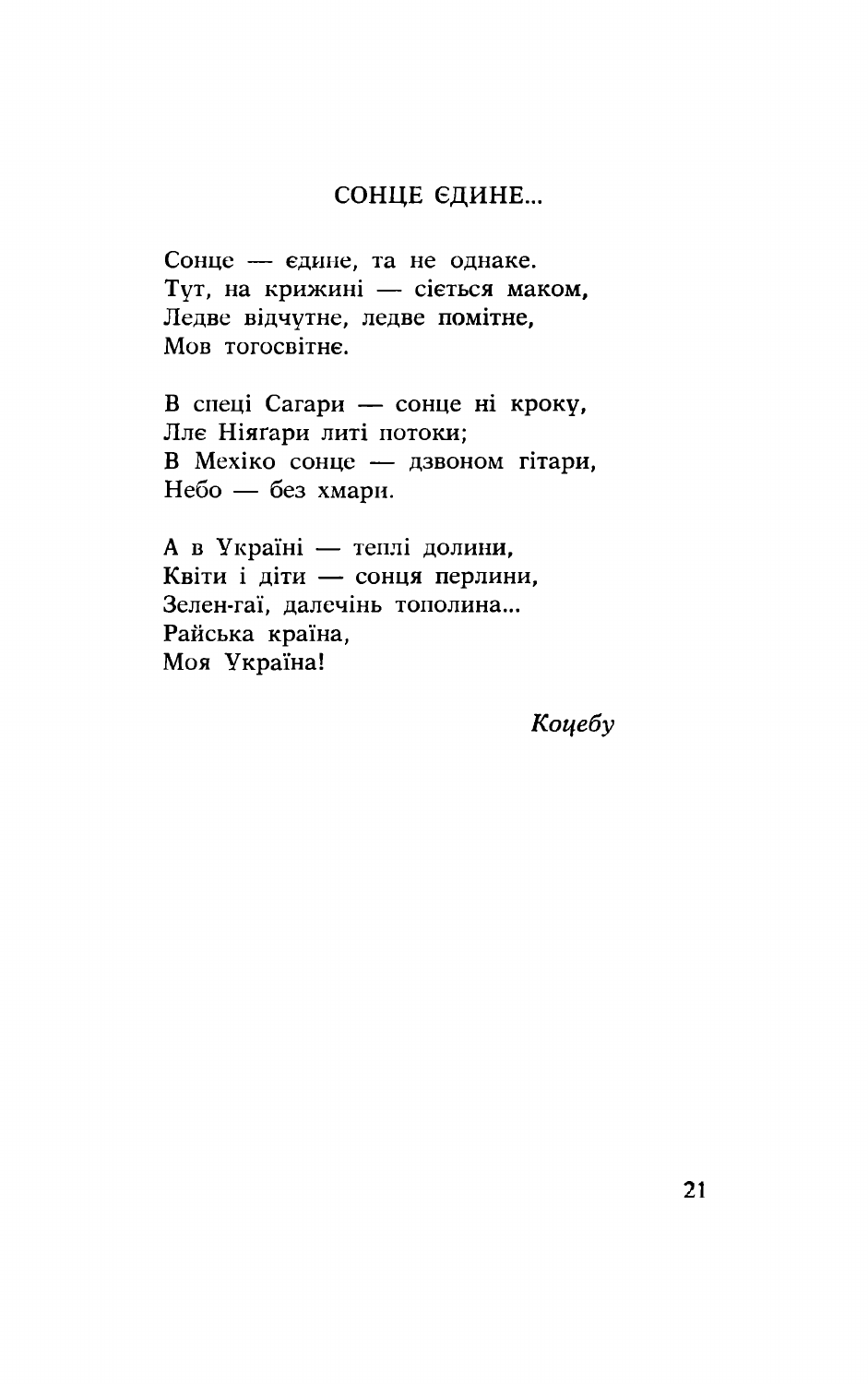# РИБАЛКА БІЛЯ РОІНТ НОРЕ

Риба йле клинами в океані. Що тебе погнало на сітки? Залишилась тайною омана, Знають тайну тільки рибаки. Сині бризки, і червоні лиця. Від натуги на руках — вузли. "Океан для мене це криниця, I мені мені не треба похвали. Що потрібне? Витримка і нерви, Під ногами ж смерть, а не вода"...

Люди скажуть: "Дорогі консерви", -I ніхто про нього не згада.

> Ню-Йорк, 19.6.1980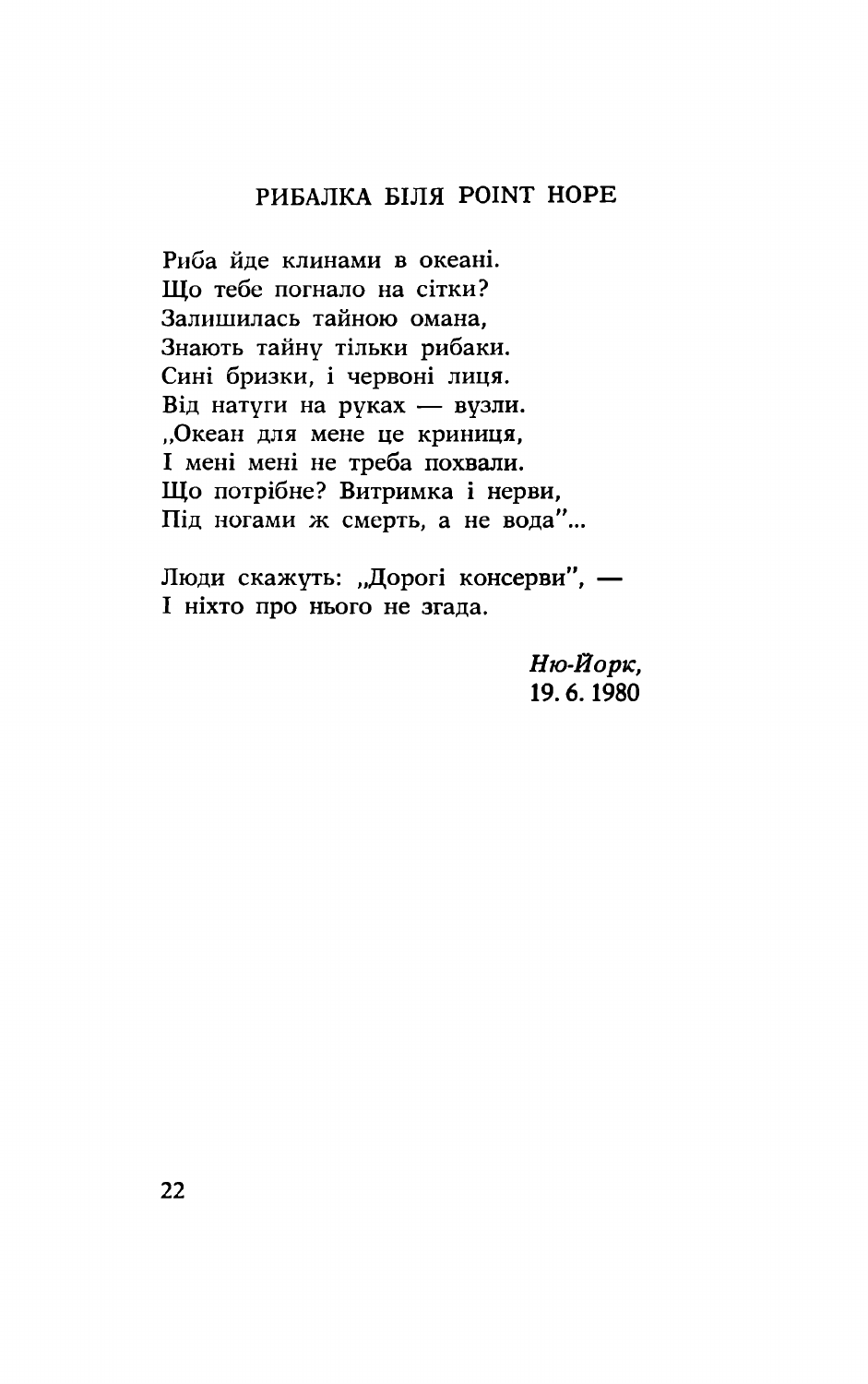# НА ВІДВІДИНИ ЛІСОРУБІВ

У лісорубів свої закони. Тут білошкірий, а там - червоний, Тут ескімоси, там — алеути... Скрегочуть пили - слова не чути.

Дерева падають, як вітрила. Уже півлісу пила скосила, Та доки дійде ген-ген до краю -Позаду ліс уже виростає!

О, безкінечна Аляски казко, Як безкінечна сама Аляска: Усе, усе тут призначене вмерти  $I$  ace  $-$ Сміється зі смерти.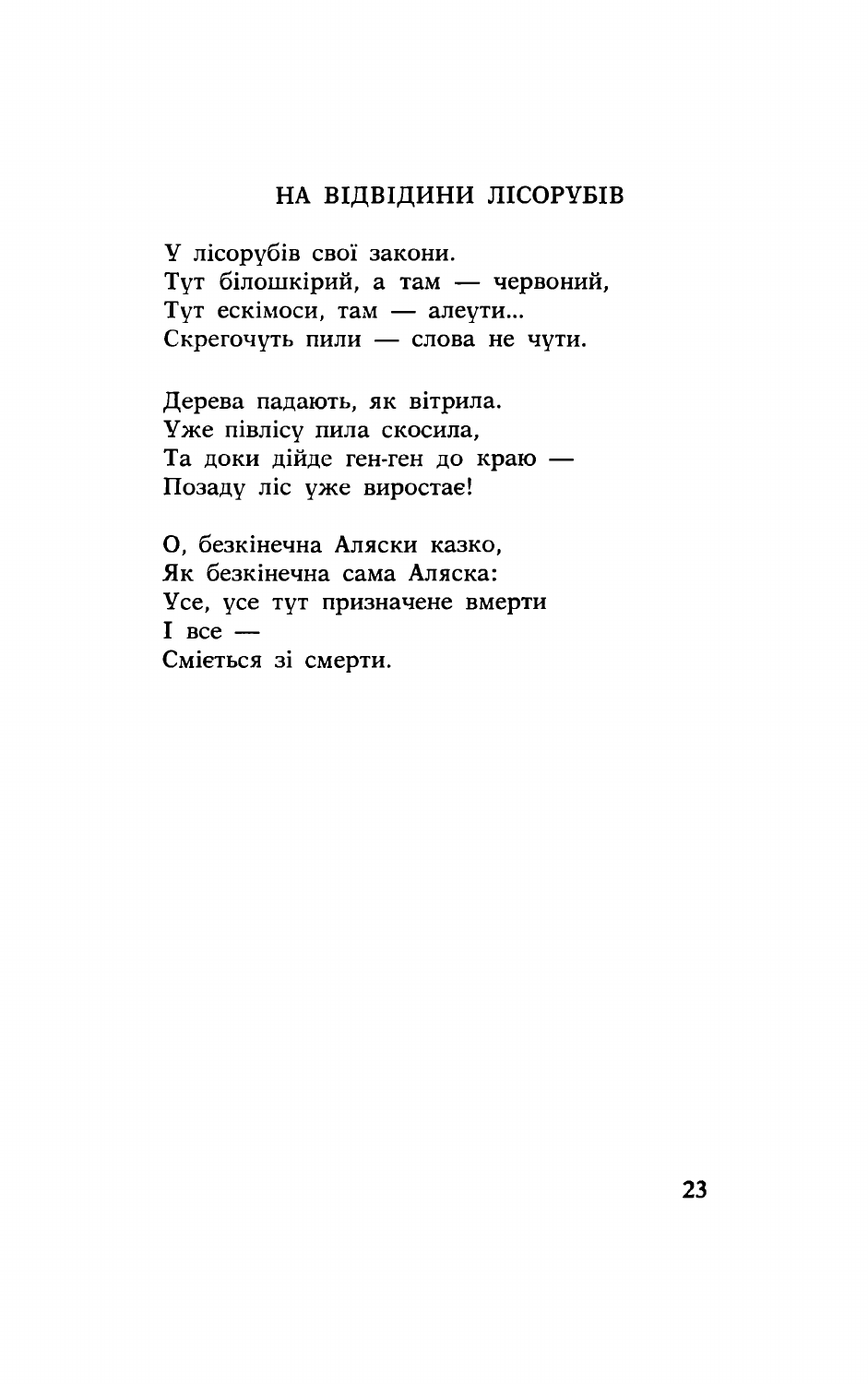#### **KETCHIKAN**

Невесело відходять рибаки -Не всі на світі риби — риба-кит... До чортиків пронизує кістки З Ню-Йорку перевезений артрит.

Кораблики пливуть у океан. Пливіть! Із вами і весна, і Бог. Та спить іше лалекий Кічікан На островах індійських перемог.

Усюди, всюди істина — проста, У щасті є найбільше простоти: Галина десь дописує листа, А Дарця десь дочитує листи...

Дощі періщать. От тобі й зима! I на Алясці — тисячі чудес. Лиш одного зі мною тут нема: Родини, із якою я воскрес.

9.5.1980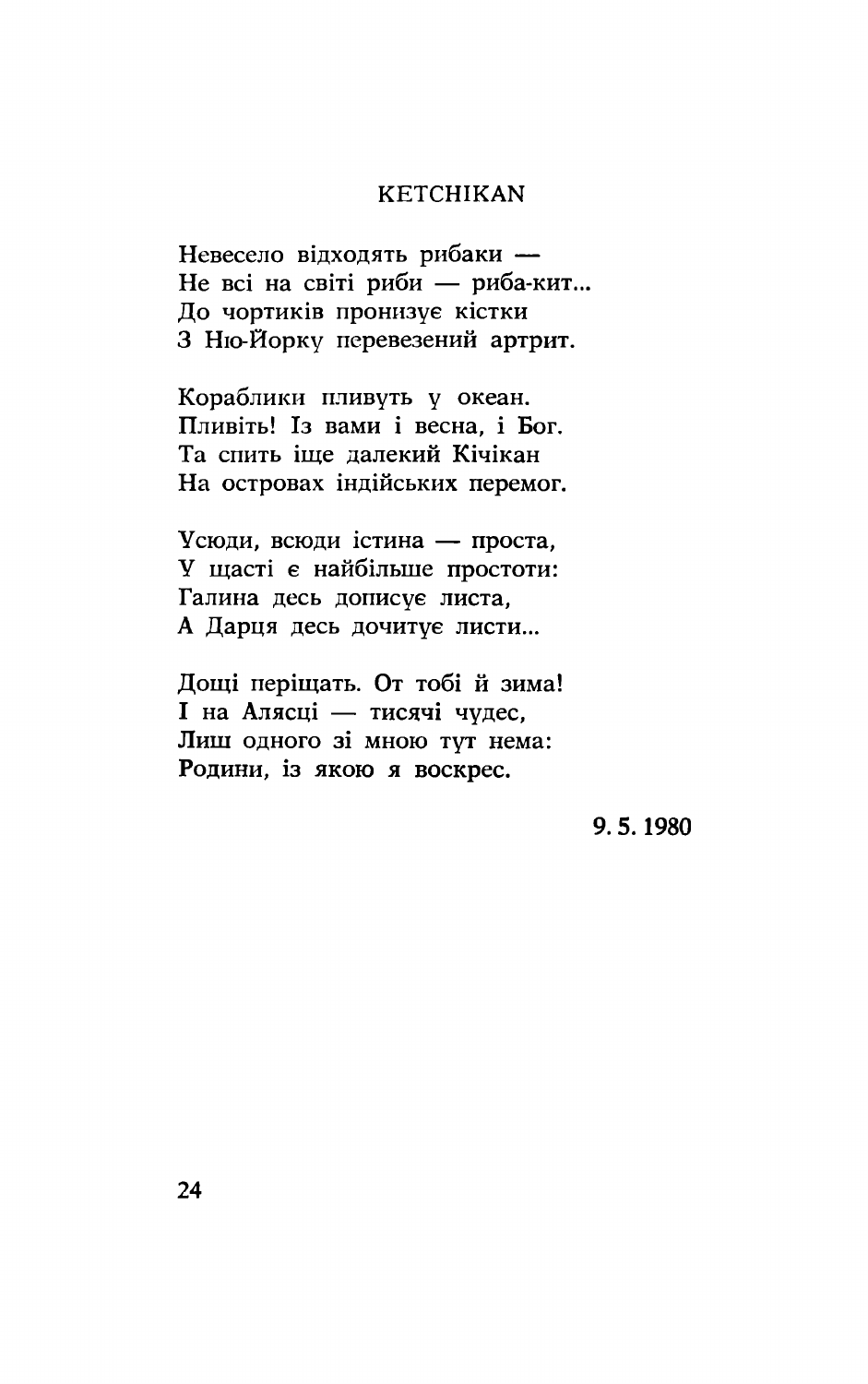#### **SITKA**

У Сітці — дощ крізь ситко, Покручена земля. Назверх - полтавська свитка, А лапті - москаля.

Ковбойської натури Тут люди і дощі.<br>"Російської" культури -Вареники й борщі...

Барановські замашки Живуть і досі зря, Аж виють "нараспашку" Про батюшку-царя...

На красні "сарафани" Тут ловлять "маладцоф", -Та йдуть американи, Байдужі до "дельцоф":

Накраденого краму Тут не беруть ніяк, **I** я в помийну яму Вкидаю "Царський знак".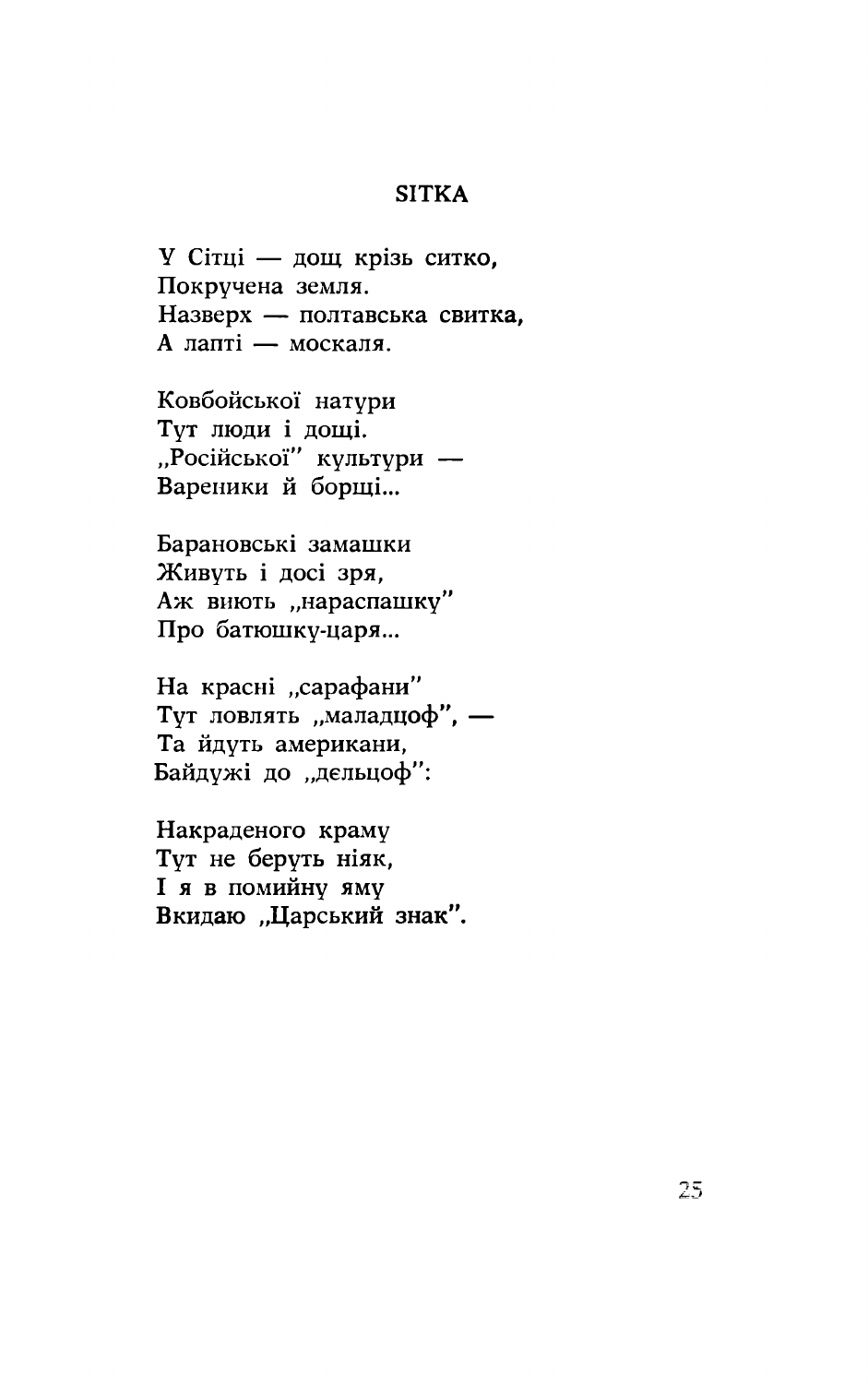#### **JUNEAU**

Вже корабель вливається в затоку, I виринає неземна краса: Джуно і Робертс — гори крутобокі Ростуть із моря просто в небеса.

Усе здається вигадкою, грою: Столичне місто на зеленім тлі. Примерзле під клясичною горою До клаптика спокійної землі;

Могутній подих криги Гласьер-бею, Квітки в садку... Модерний "ситі гол"... -Отут людина в мужньому двобої Самій природі забивае "гол".

Заб'є й чекає на злощасну маску, Коли здригнеться і столітній "спрус", Коли струсне, мов яблуню, Аляску Старий знайомий -Енний землетрус.

В Анкораджі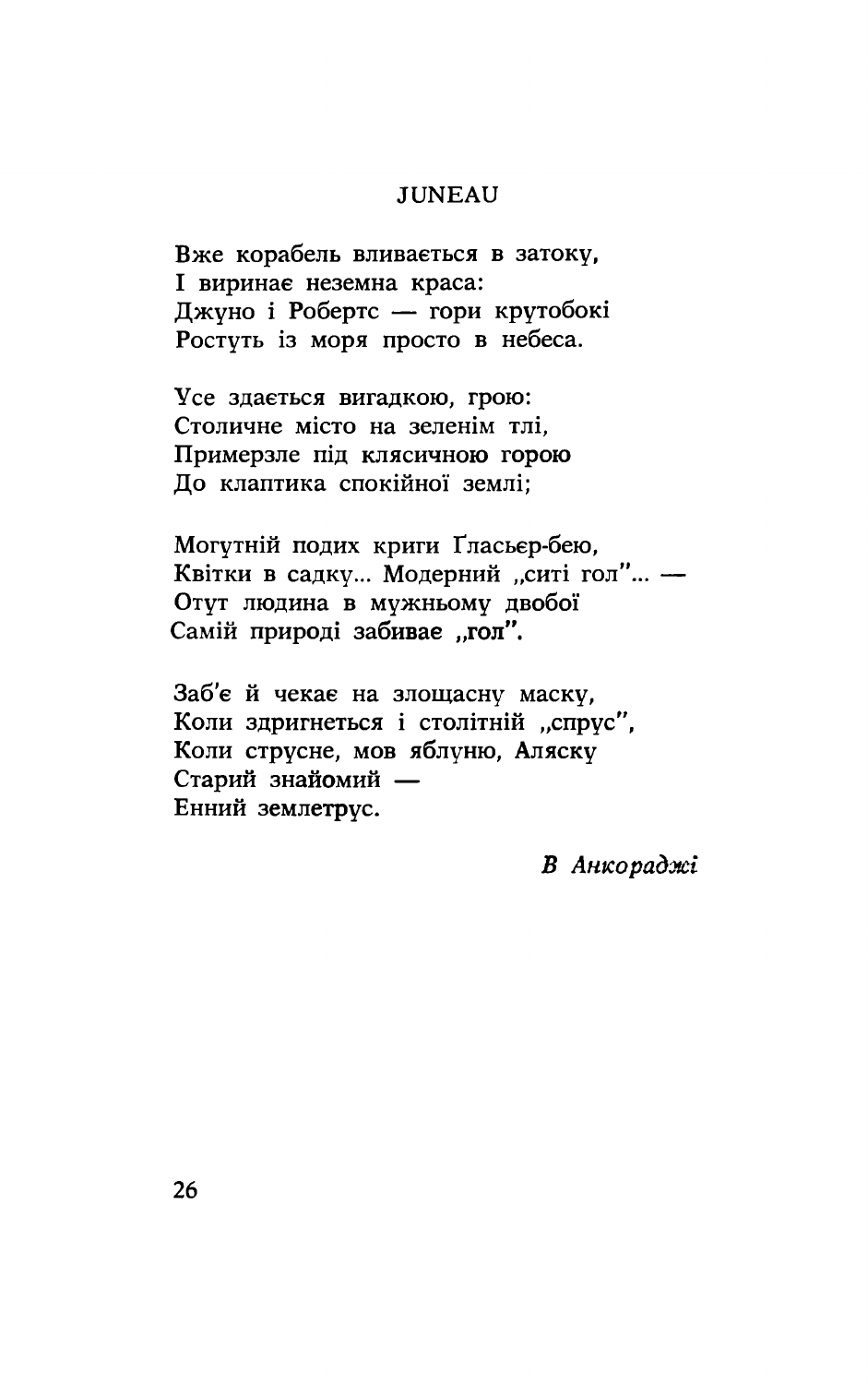#### ОДА ПОМІДОРОВІ

Вже червоніють помідори... Максим Рильський

Багаттям сонця не заміниш. Без якоря — не з'якориш. Промерзлий хліб жуєш, мов сіно, I, Боже! - помідором сниш:

Червонощоким, яснобоким, Аж сонячним у глибині!.. -Відходить варта. Гаснуть кроки. I вие вовк у далині.

I сняться-маряться городи, А в них схилились край Дінця Червоні зверху, жовті сподом Не помідори, а сонця!..

Це тут, аж під Полярним колом, Де в білу безвість коридор, -Так пахне українське поле I сонцем світить... помідор!

Matanuska Valley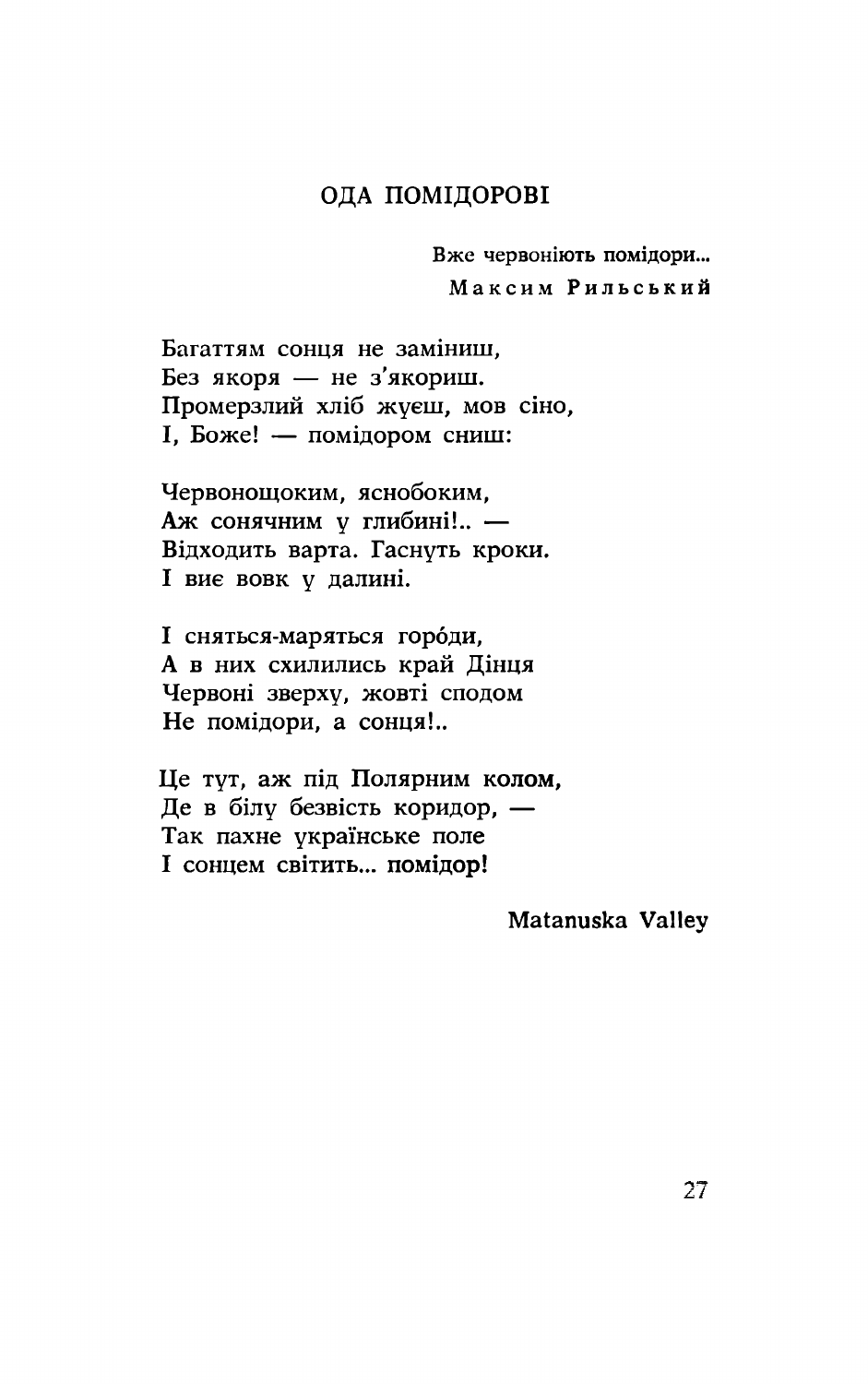#### КАПУСТА

Ред. А. Др. Д-рові І. Фл.

Є й долини, сповнені теплом, I в Алясці не усюди пусто. Хоч на горах вічний льодолом -У долині стелиться капуста.

Вища мене! Що за чудеса? Зелен-листя і хрумке, і гоже, Та хоча б росло під небеса -Зав'язатися ніяк не може.

Надто мало смаку Сонця тут. То ж даруйте на їдкому слові: Капустяні велетні — ростуть, Та, на жаль, як всюди — безголові...

Matanuska Valley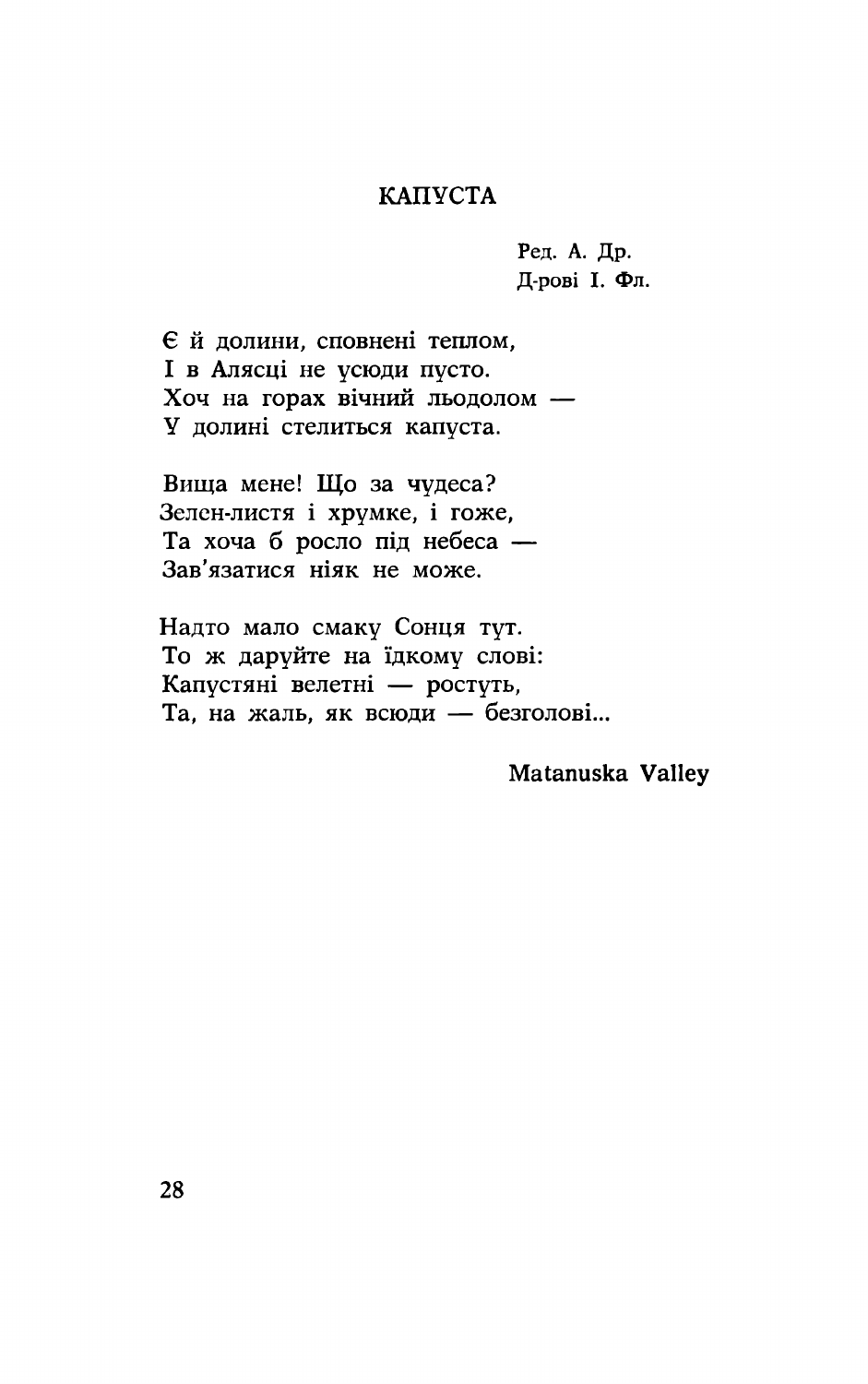#### ЗА ПОЛЯРНИМ КОЛОМ

Літачком, немов на коцюбі, Прилетіли ми до Коцебу: Парки. Жарти. Діти — в боротьбі. Ескімосик дує у трубу...

Нині свято. Розгулявся люд. I хоч ікла вишкірив мороз, Підкидають з двадцять мідних рук -І злітає в небо ескімос!

Сміх зірками блискає навкруг, Хоч і диха кригою зима... Кожен тут і приятель, і друг, На Алясці іншого нема.

Вишивки на парках, як у нас, В Україні... а життя - не те: Там немає кривди і образ, Де своє для кожного - святе.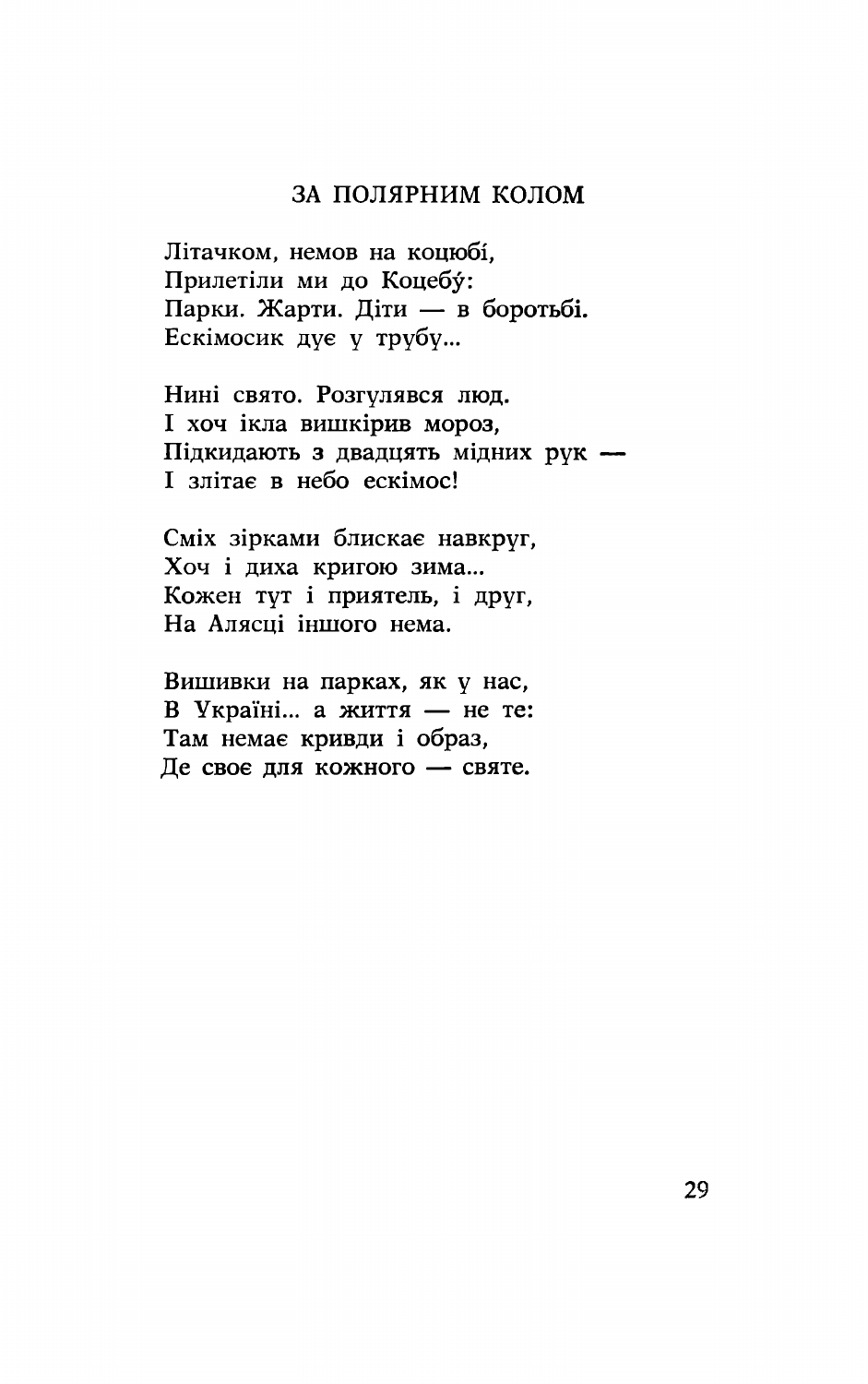#### ПРИГОДА

Як мечами, січе морозище. Все заклякло від гострих атак. Ше, здається, лиш степенем вище -I до неба примерзне літак.

Що під нами? — не важко збагнути: Чорні цятки людей на снігу! Викидаем за борт парашути -Хліб і шинку, мов Сонця снагу!

Промайнув на компюто-екрані Серед снігу розсипаний друк: Зупинилися гаскі і сани, Видко радісні помахи рук...

Відлітаємо далі і далі. Вже не видко ні криг, ні хуртеч, Лиш мороз - із нержавної сталі -Непорушний і гострий, як меч.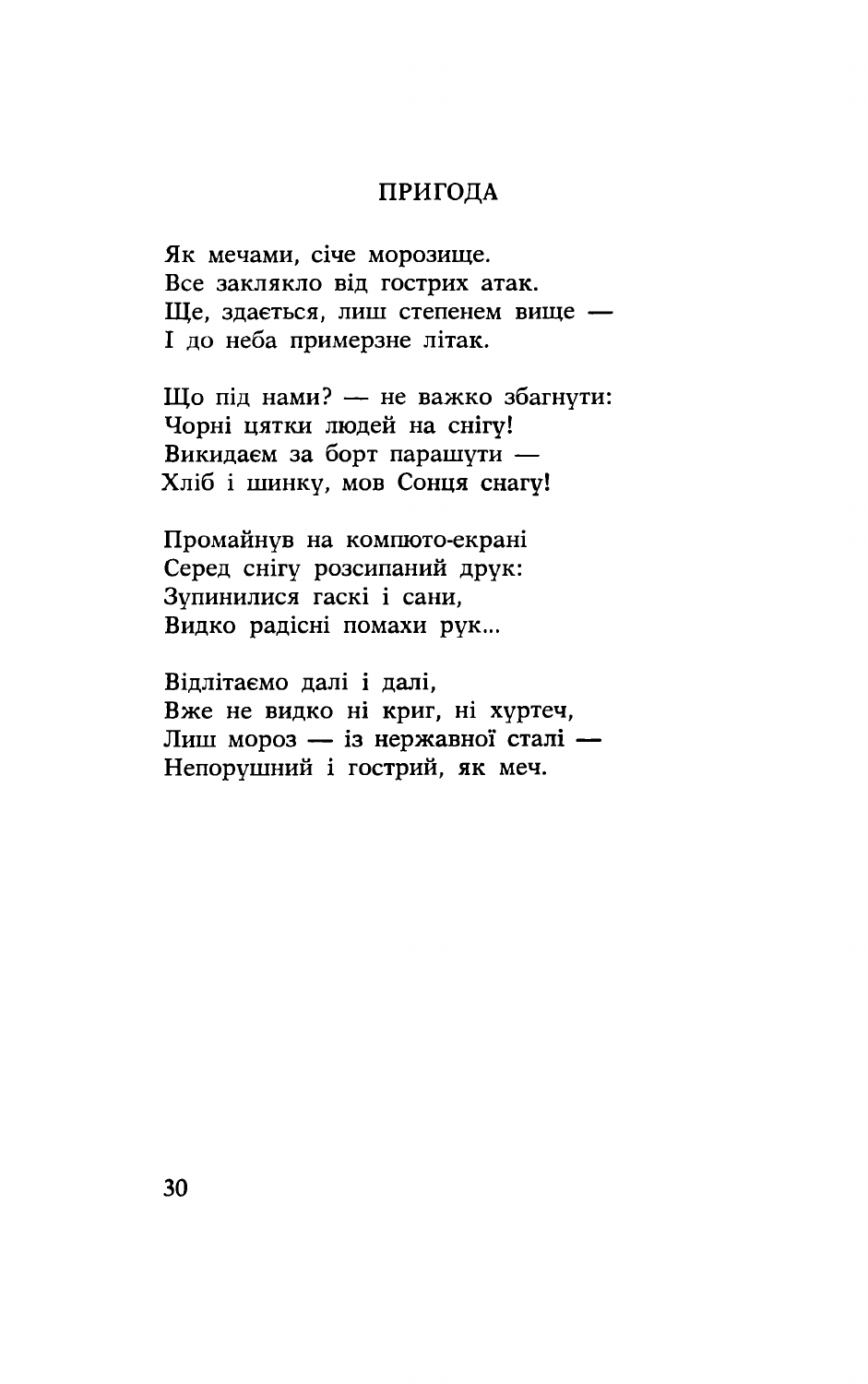#### ПІВНІЧНЕ СЯЙВО

Північне сяйво — небесна пава! Спадають з неба крилаті шати. Чиї це стяги? Якої слави Хотіли б чари нам передати?

Шовки тріпочуть над білим краєм. Мінливі барви... А може, Боже, Хтось вічну Книгу вгорі читае, Лиш ми вчитати її не можем?

Полярне сяйво у білій піні... Чи то пороги Його чертога, Чи може тільки загиблих тіні, Отих, невинних, Шо йдуть до Бога?..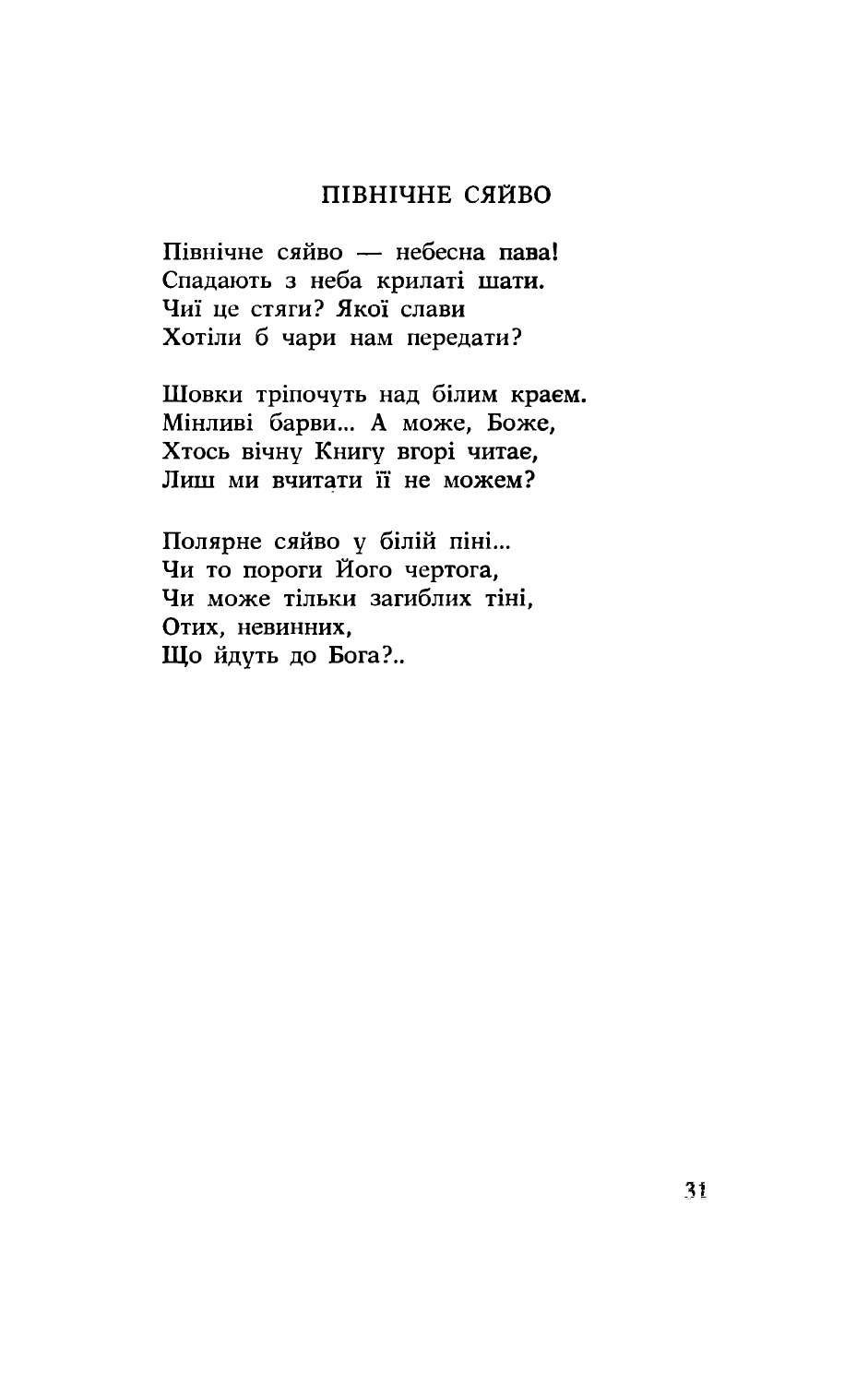#### АЛЯСКИНСЬКА ЛЕГЕНДА

Хлопчик, дитина - рвався у світ, Ген поза гори і море, Де лиш немає снігу й боліт, А може й горя?

— Прошу, Олене, туди понеси, Чув я, що вмієш летіти. -Так мені хочеться щастя й краси, Як ще нікому у світі!

— Добре, дитино. Надходить зима. Я із тобою полину В край, де ніколи морозів нема, В теплу, далеку країну.

Там, серед пальм і пісків золотих, Вдарила хлопчика спека. Збіглися люди... Гамір і сміх... - В цирк його! Дивна "лелека"!..

- Це з Ескімосії дивне щеня!.. -Натовп кричить і регоче. Першим загинув Олень, ще за дня, Хлопчик чекав лише ночі.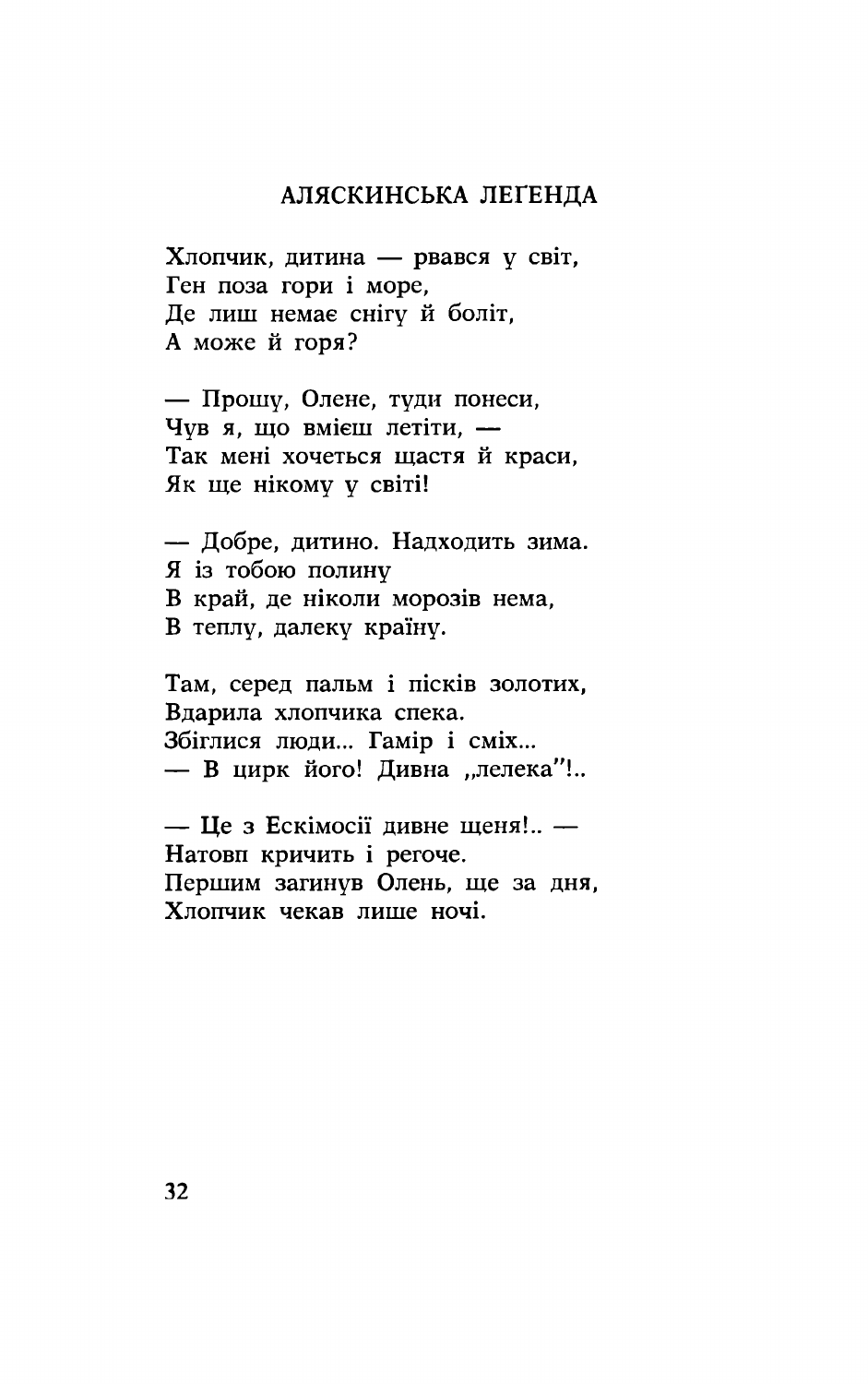Впав на коліна і духів своїх, Предків своїх закликає ... Стихла юрба: Є Олень серед них. -Хлопчика ж більше немає!

Закам'яніла юрба, як умить Диво зірвалось на ноги: Вже над пісками і пальмами мчить Красень Золоторогий!

Зник він навіки! А в Ріднім Краю Впав той Олень на коліна: - Сніг і мороз, а я наче в раю, Це моя рідна країна!

Він і тепер серед гір та озер Скаче у срібні замети, Але Оленя бачуть тепер Тільки поети.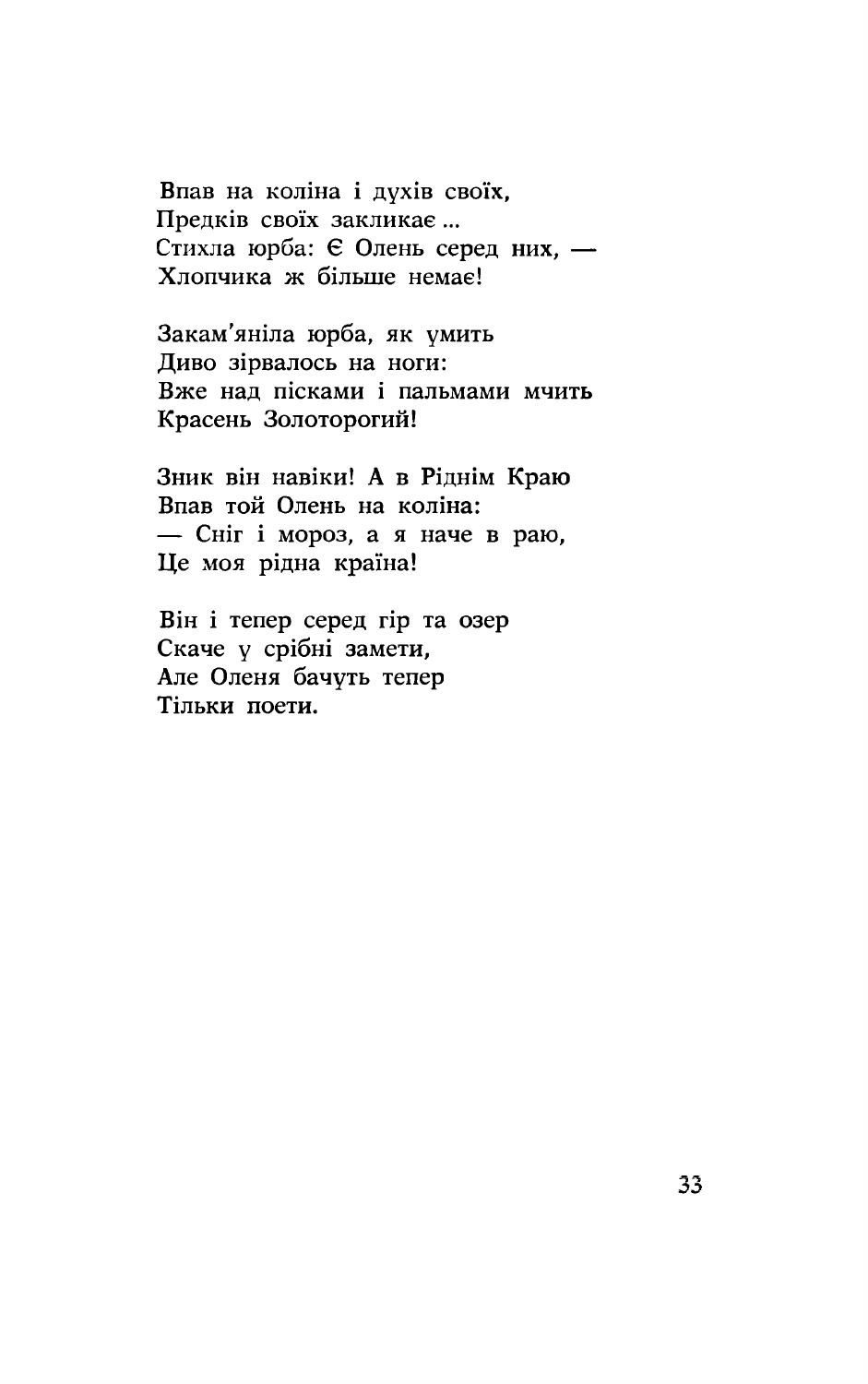## ПОТРЯСАЮЧА ТИША

Після грому моторів, без надуми і жалю Входжу в тишу, немов у залю.

Сине озеро, аж зелене, Німо-німо вдивляється в мене.

Індіянин сміється беззвучно, В каяку умощаючись зручно.

Відпливаємо якось несміло. Впала крапля - і все задзвеніло!

Задзвеніло та вже й розстало, Ще тихіше навколо стало,

Ще тихіше, іще ніжніше, -Так шепоче лиш тиша. Тиша.

Бугі-вугі і рок-ен-роли! — Ви не знатимете ніколи I ніхто для вас не напише Найдзвінкішої Пісні Типпі.

> Джуно 12.5.1980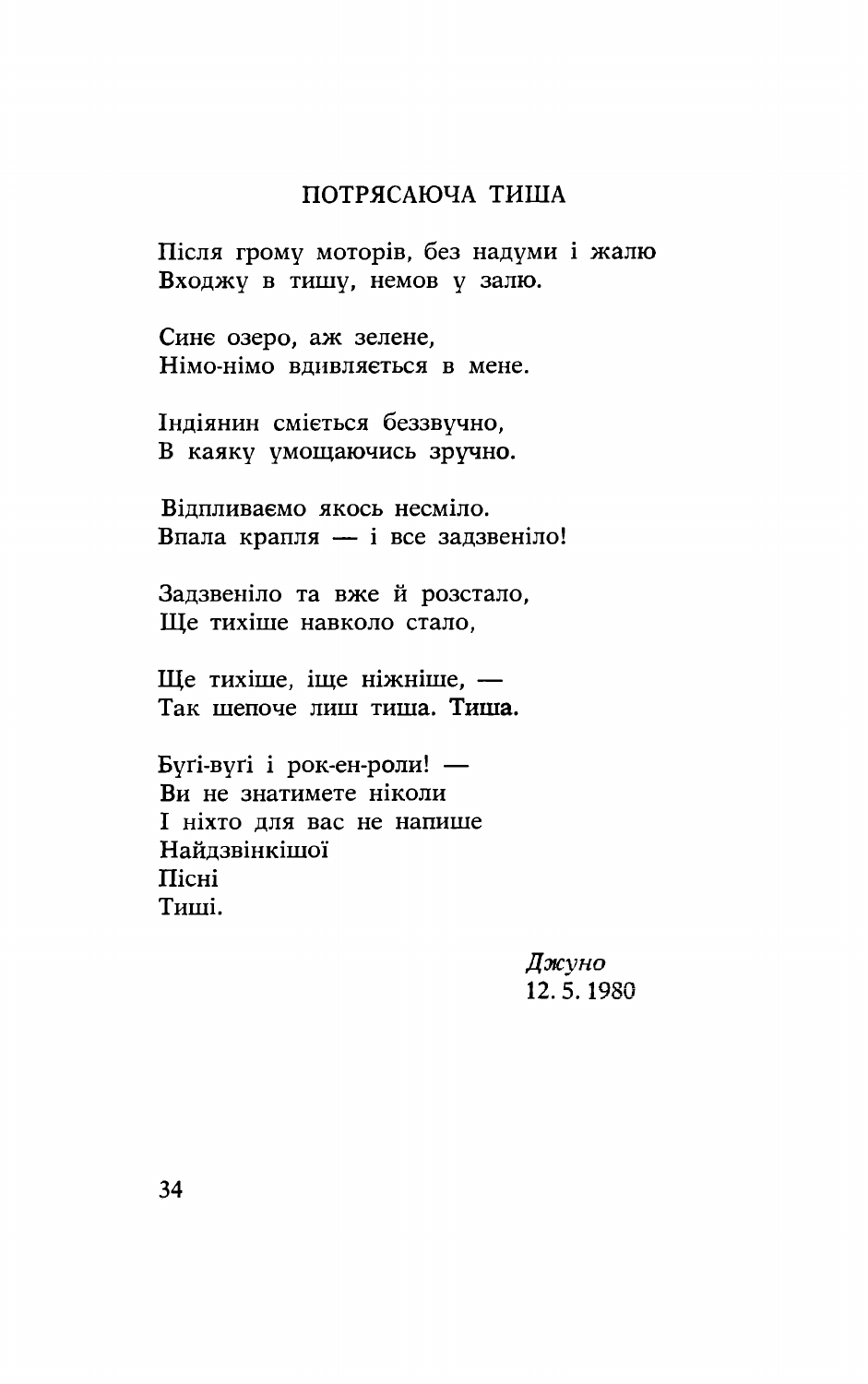#### РАДІСТЬ СВОБОДИ

Прокляті роки... Юрій Клен

Вільні ми. У привільному небі. Із Америки наш командир. Вже й кордон. Діомеде, на тебе Натискае і тут Анадир...

Виє вітер стриноженим звірем, Кулаками - в борти літака. Летимо край самого Сибіру. Нал землею із знаком ..ЗЕКА".

Скільки тут полягло в сніговію 3 України, із Балтики, з Груз... -Заховалася біла Росія За червоний Советський Союз.

Знай, непрохана мачухо світу, Нам. завзятим - мороз не біда: Прийде час - і злетиш із орбіти Раз назавжди і "раз навсегда"!

1.5.1980

Американсько-аляскинський острів Малий Діомед лежить на віддалі 56 миль морем від Анадирського півострова (Сибір, СССР).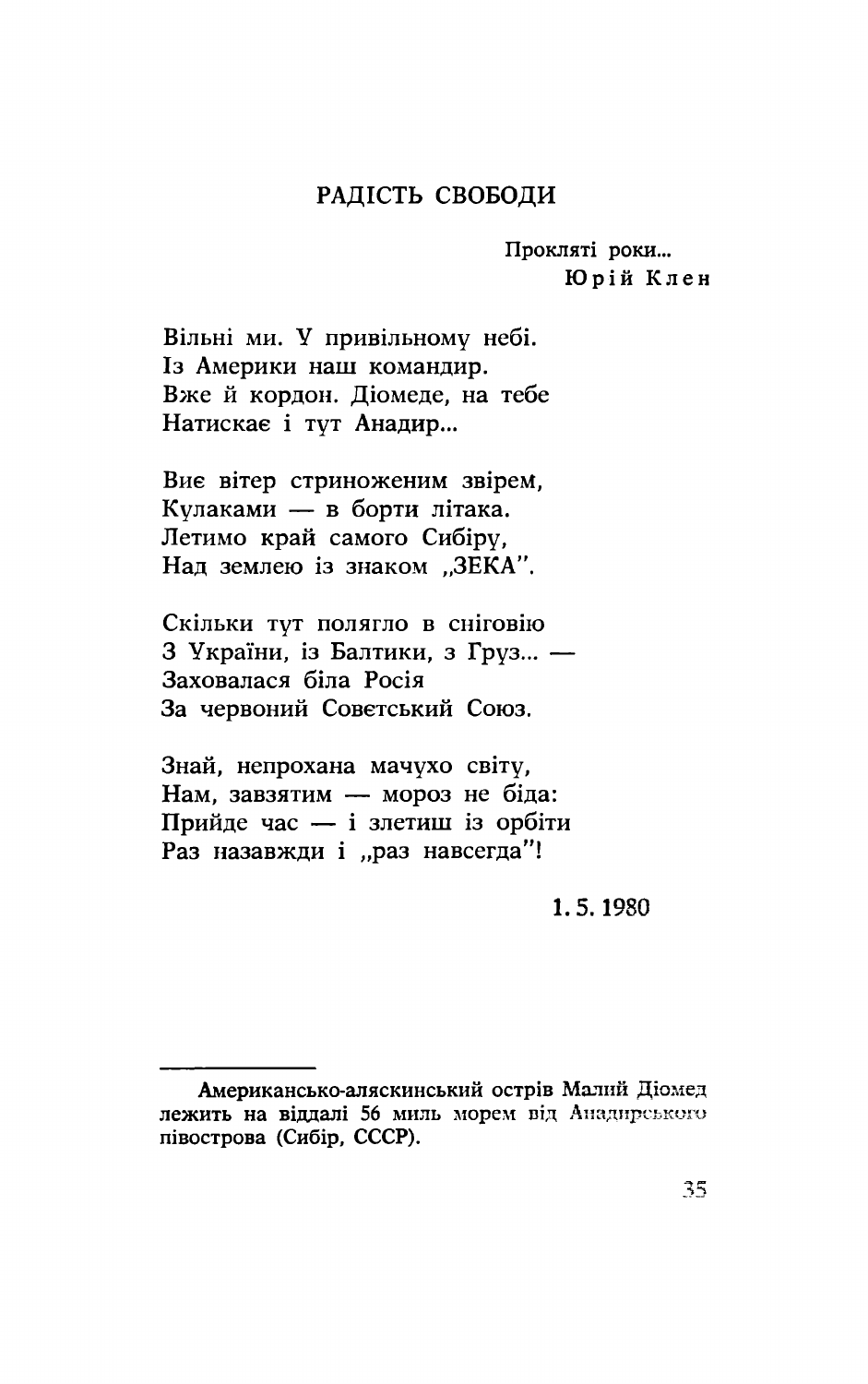#### АЛЯСКИ ЗНАК...

Прапор стейту Аляска: на блакитному тлі — Чумацький віз (Сузір'я Ведмедиці)

Аляски знак — Чумацький Віз, Повільно котиться у хмарах. Всю ніч я спогади проніс, Всю ніч при вогнику промарив.

Дзвеніли інші потяги: Через Варшаву до Берліну. Смертельно бились вороги, I всі, усі — за Україну.

Кривавилась моя земля, А я — за гратами в Потсдамі... Вже попавали із Кремля Отруту вашінгтонській дамі...

УПА виходила на прю, Гриміли українські грози, Щоб закривавлену зорю Розчавити Чумацьким Возом!

Безодні ран. Безодні сліз. Росія знов наклала шлеї. А він все котиться, наш Віз — Чумацький танк землі моєї.

Пробач, Аляско, що не так, Не ті думки в громадянина: Для тебе Віз — це тільки знак, ...<br>Для мене ж — Вічна Україна.

> Driftwood Lodge, Juneau, Alaska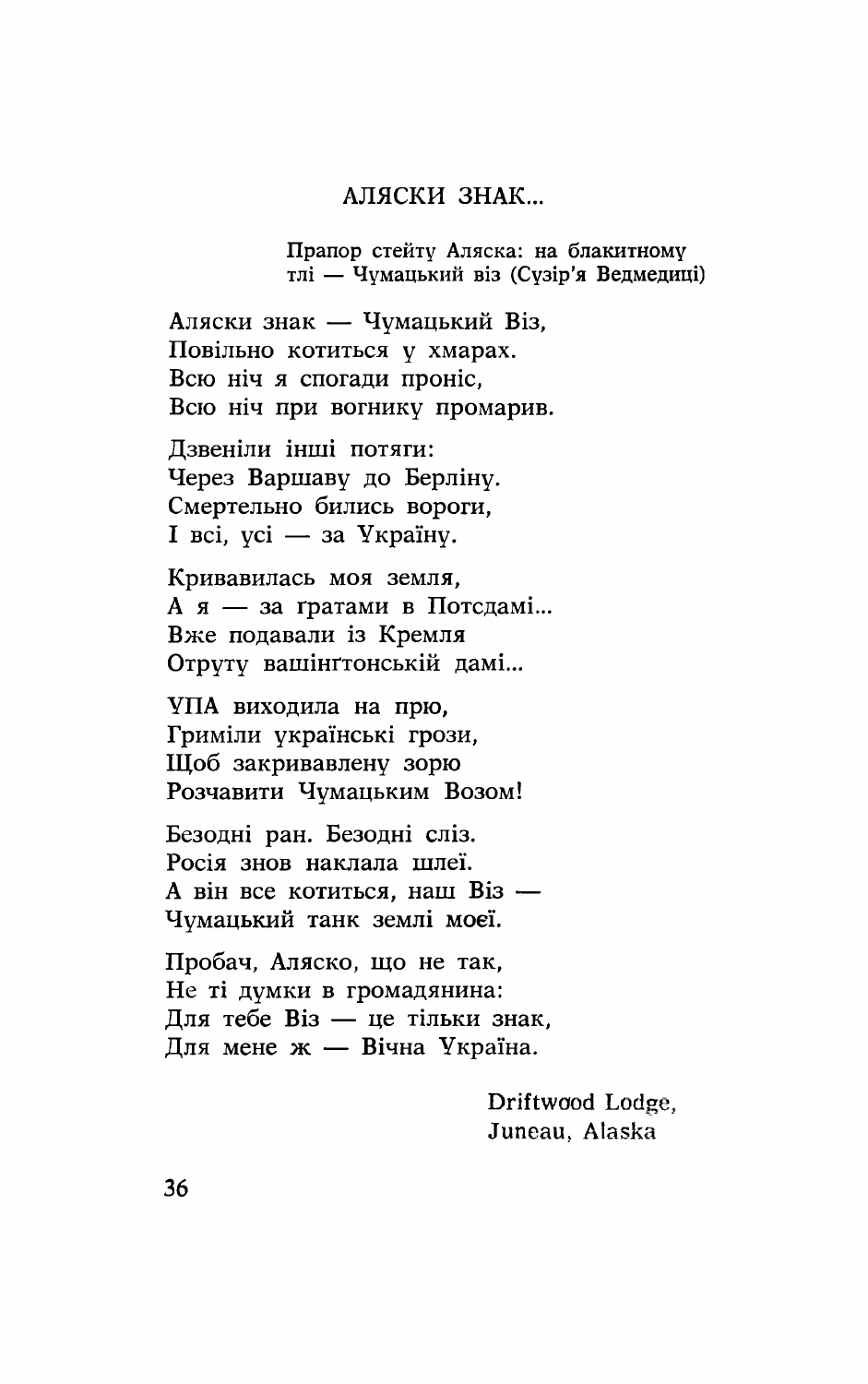#### СПОГАД

Твоїх річок холодна кров I гір засніжені киреї Мені й тепер холодять кров... Як я далеко від дібров, Дібров Полтавщини моєї!

Твоїх квіток червоний спів Мені лзвенітиме шоліта. Як пісня тужна, бо без слів... Мій Край лишився Краєм снів, Там - Україна, сонцем вмита...

Йди, ескімосе, не чекай. Іди, мій друже, в рідну казку. Я ж помолюсь за Рідний Край: За Україну — вічний рай, За мій - і за твою Аляску.

> Ню-Йорк Червень 1980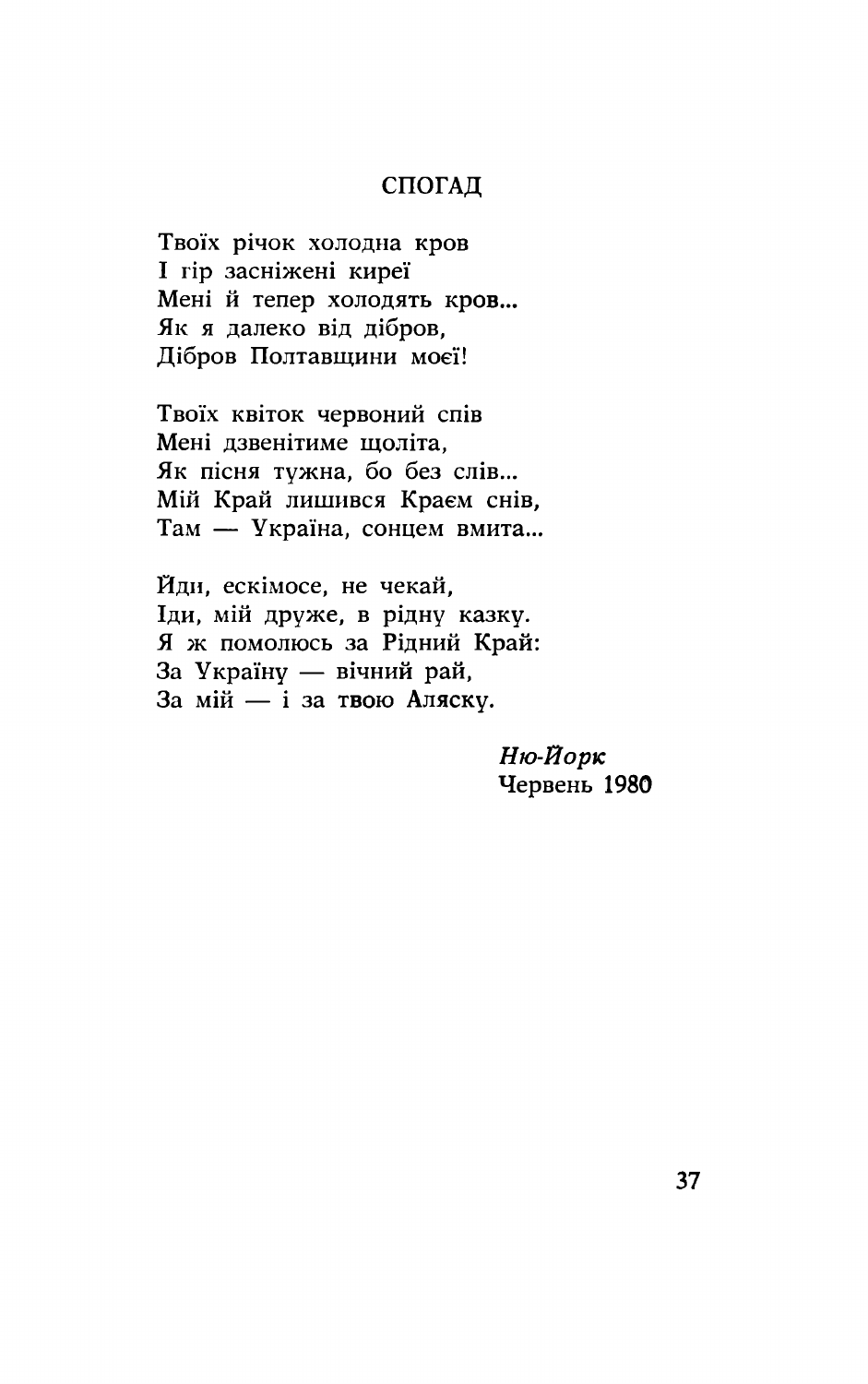# П'ЯТЬ АЛЯСКИНСЬКИХ СОНЕТІВ НА УКРАЇНСЬКУ ТЕМУ

#### 1783 PIK

#### $(I \text{[Coher})$

Пливе, пливе в небачену країну. Північне море грає і реве. Покинувши козацьку Батьківщину, Не знає, до якої допливе.

Та щось у серці знову оживе, Коли оцю залишить бригантину Й Кодьяцьку землю власною назве Не цар Петро - козак із України!

Росія... Смерть... Сибір... — усе в імлі. Йде Григір Шелих по новій землі. Сам собі паном у новій господі.

Дарма, що стріли падають до ніг, -Розстане гнів, немов торішній сніг, I в кращім Бозі заживуть народи.

Григір Шелих (в офіц. рос. документах Григор Шелихов) - український першовідкривач, купець, промисловець, організатор першої білої колонії на Алясці ("Російської Америки") на острові Кодьяк та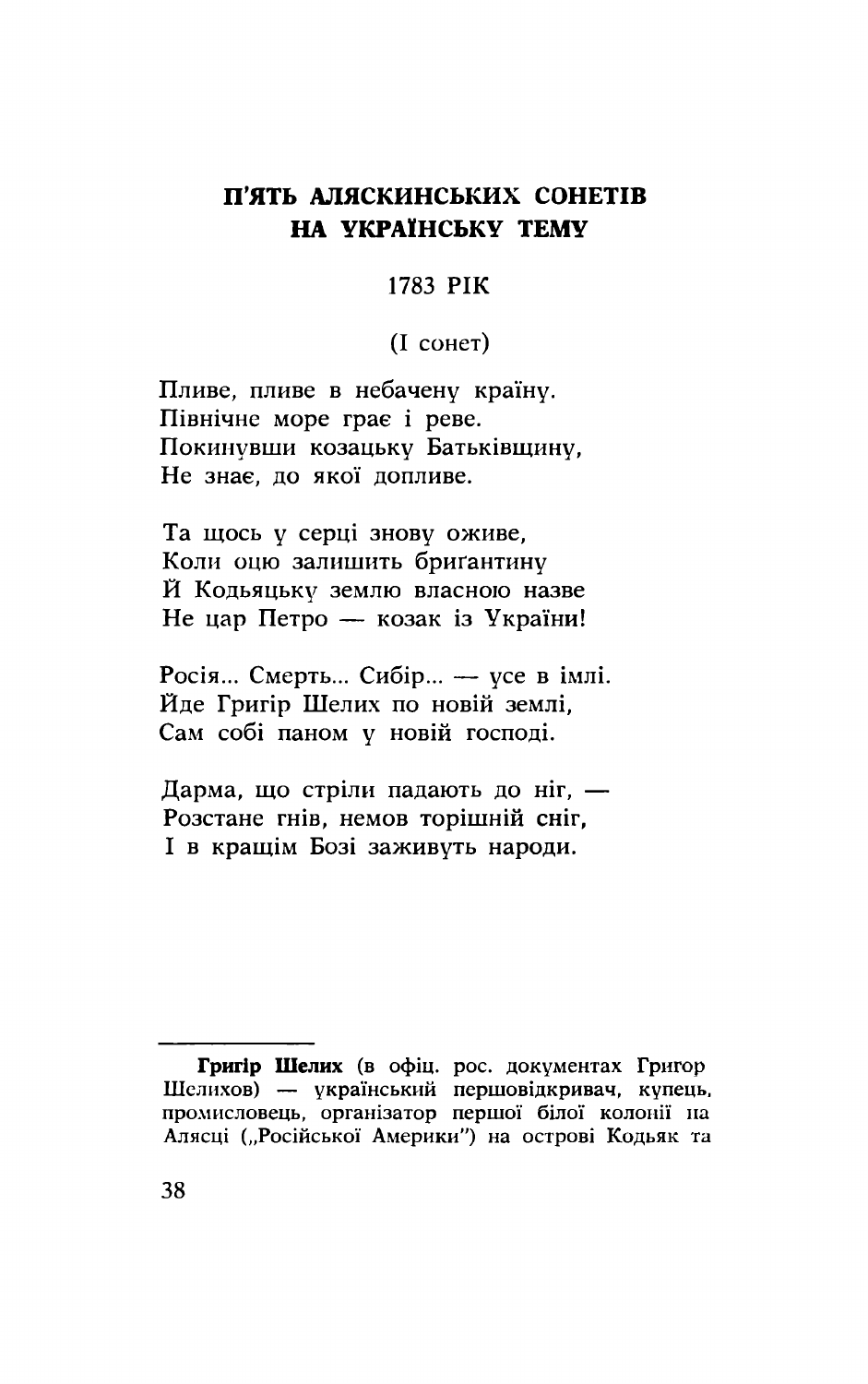в ін. місцевостях, поширювач християнської віри між аборигенами Аляски. Автор приписів-законів для білих поселенців на Алясці (переважно росіян, також сибіряків та українців-козаків), які включали санітарно-гігієнічні заходи, боротьбу проти ципти, навчання дітей алеутів і поширення християнської віри. створення постів на побережжі Аляски і на континенті, вивчення території, природи, клімату, фльори і фавни нового краю, а також "елімінацію ривалізуючих промисловців на окупованій території, мирним способом, якщо можливо".

Григір Шелих нар. прибл. 1747 р. у Рильську в Україні (Слобожанщина). 20-річним помандрував на Сибір, добровільно, звідки дійшов аж до творення першої білої колонії на Алясці, на спілку з Іваном Голиком із Курська. Помер в Іркутську в 1795 році.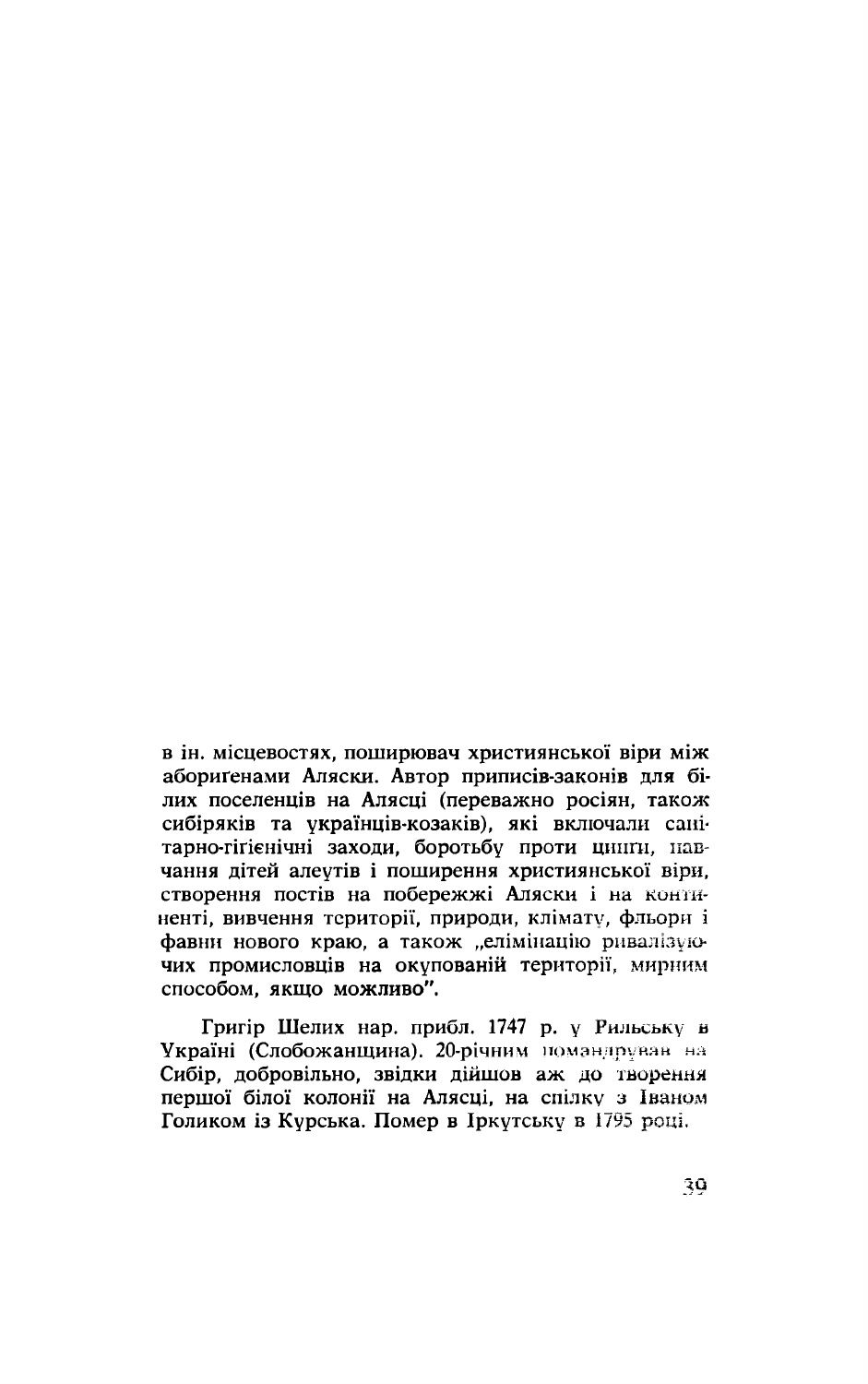#### ЗАТЕМНЕННЯ СОНЦЯ

(II сонет)

Колонами виходять алеути, Холодну зброю серце пропіка. Шукає Григір викруту із скрути, Не натиска козацького курка.

I раптом — сонце меншає! Зника Червоний диск!.. Завмерли алеути. Збагнувши диво, в пітьму син Славути, До алеутів голосно гука:

"Я ваш Нану́к! Я проклену війну, А вам навіки сонце поверну!" — Гукає Шелих зблідлими устами.

Упали луки. Сонце сяє знов! Не пролилася безневинна кров I люди стали кращими братами.

Опис цієї незвичайної пригоди знаходимо в книжці рос. мовою, під наг. "Путешествия Григора Шелихова". що спершу вийшла друком у Петербурзі, потім була перекладена на англійську мову. Українець Г. Шелих називає себе "російським купцем", можливо, задля здобуття державних кредитів для своєї білої колонії на Алясці, а можливо вже був настільки зросійщений (у що важко повірити, бо виїхав з Ук раїни, маючи 20 років).

<sup>&</sup>quot;Нанук" — ескімоське слово, означає Провідник, Зверхник, Вождь.

Перед прибуттям експедиції Г. Шелиха на трьох кораблях, місцеве населення - алеути - вже кілька разів бачило малі групи москвинів-"промишленников", які запливали туди з Сибіру й безоглядно винищували звірину та жорстоко-ганебно поводилися з аборигенами, що суворо заборонив Г. Шелих.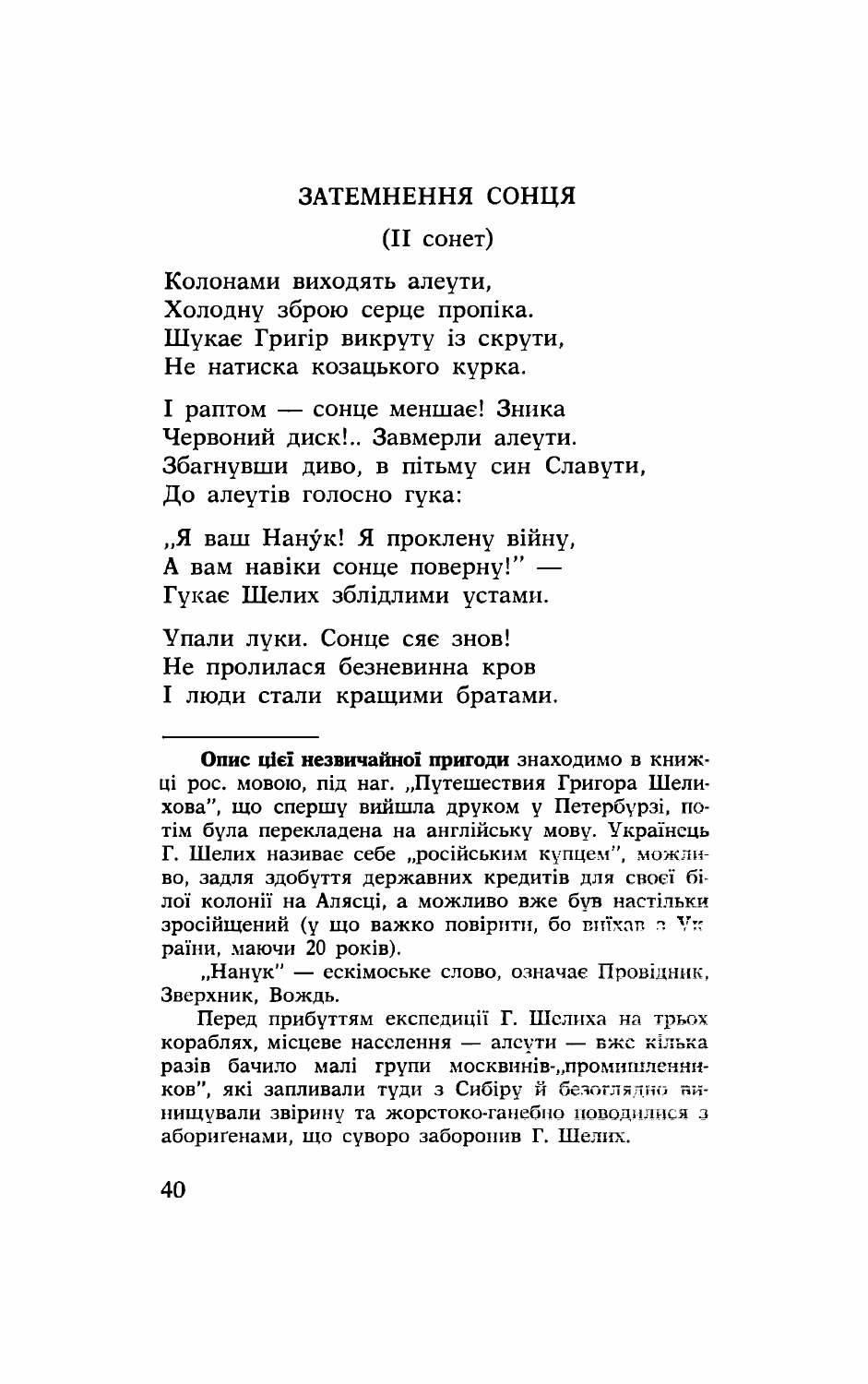#### НАТАЛІЯ ШЕЛИХ

#### (III сонет про першу білу жінку на Алясці)

Пливла із мужем у незнаний світ Наталка — друг, дружина і жоржина. Навчив її пісень із України, Коли здригався бриг і небозвід.

В нову країну принесла свій плід: Ікону Божу й пісню солов'їну. На християнську віру триєдину Ти навертала ескімоський рід.

Дружино Шелиха, із русою косою, Ти світ здобудеш чаром і красою, Америку скориш без боротьби.

Розтопиш серцем кригу болю й горя... Лише сама в розбурханому морі В Козацький Край шляхів не загуби!

Наталія Олексіївна Шелихова — дружина Григора Шелиха, уродженка Іркутську в Сибіру, у зросійщеній козацькій родині: активно допомагала мужеві в організуванні першої білої колонії на Алясці, а по його смерті успішно провадила справами торговельної компанії Шелихів-Голиків. Перша біла жінка, яка перебувала на Алясці в рр. 1784-1786.

Вона першою поширювала християнську віру серед алеутів, домоглася збудування каплиці та прохала чоловіка, щоб він привіз на Аляску священиків, що він згодом і виконав.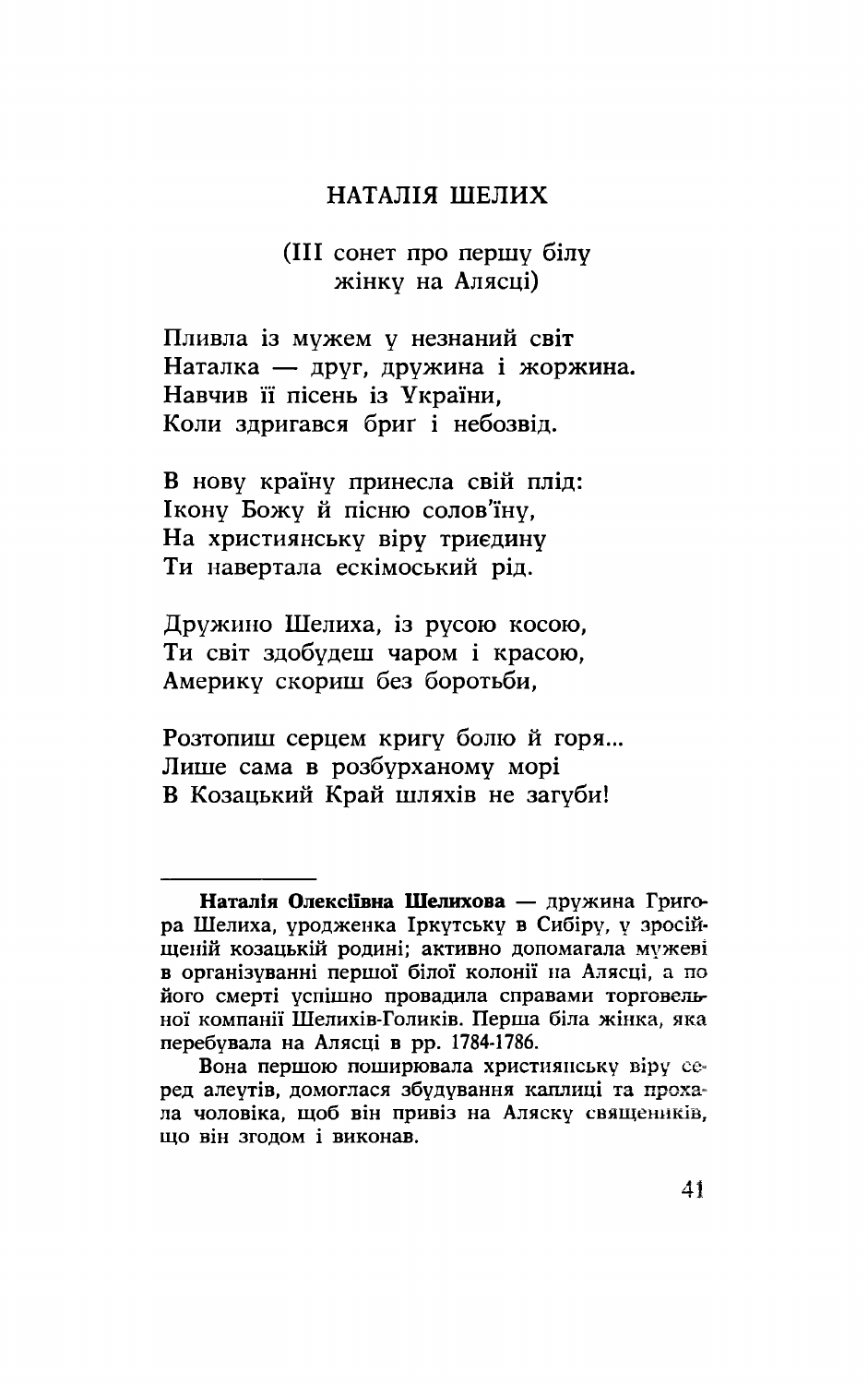#### ПРОТОКА ШЕЛИХА

#### $(IV)$  coher)

За ним - Сибір, тунґузи і якути, А хоч-не-хоч - цареві шли поклон... Біля Полтави український трон Упав з Мазепою, і скоро не вернути...

Сидів би десь у Рильську, як прикутий, А тут царів не досяга закон. Мов у душею бажаний полон, До церкви йдуть зичливі алеути.

"І риба й хутра… Багатющий край! Я оберну у алеутський рай Цю землю, що нікому не належить!" -

Став українець гордо на шпилі: В протоці Шелиха гойдались кораблі I розступалися Аляски межі.

Протока Шелихова - Широка протока між островом Кодьяк, де в 1784 р. Григір Шелих із дружиною Наталкою заснували першу білу колонію коло затоки Трьох Святителів, і Аляскинським півостровом, що переходить у ланцюг Алеутських островів.

Названа Шелиховою на честь українського першовідкривача і промисловця, організатора "Російської Америки", яка (Росія) насправді не дала йому можливости по-справжньому розвинути надзвичайний організаторський хист.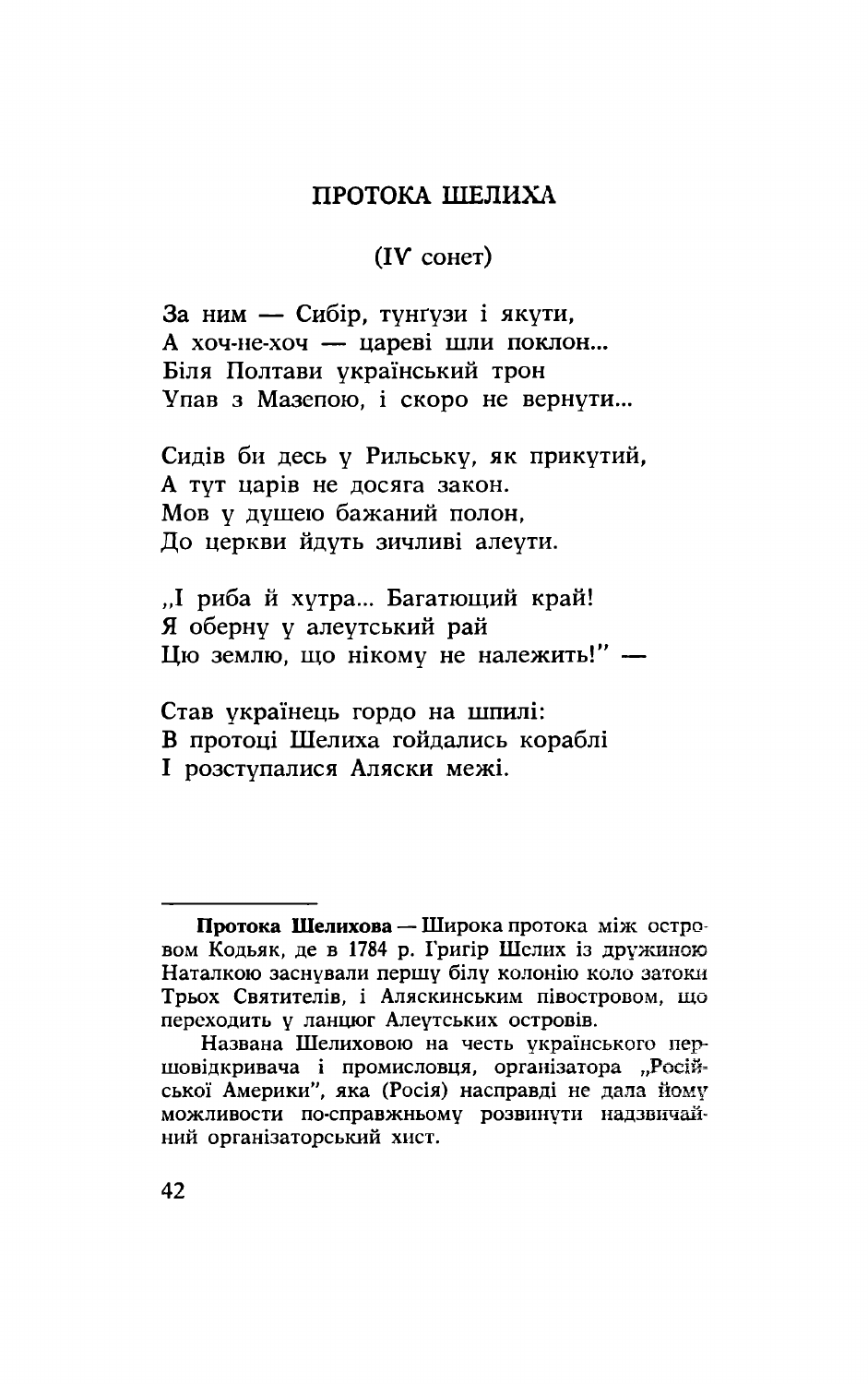#### "THE ALASKA HERALD"

#### $(V$  coher)

Літа, мов айсберги, у далеч відпливали, I кожний рік новий приносив сніг. Крутив Баранов у баранний ріг Рід алеутський, що просив так мало.

Минулося! Баранова нестало, Впав герб Москви Біл-Домові до ніг. Та парував іще від крови сніг I ескімосів менше підростало.

"Моржам і людям ми прогрес несем!".. -Далеко був американський Сем. I діялась народові наруга...

Тоді "Спиніться!" - гримнуло, мов клич: То з Сан-Франціска долетіла річ Отця Агапія — Шевченкового друга.

> Ню-Йорк, Липень 1980

Отець Агапій Гончаренко (Андрій Гумницький) нар. 1832 р. на Київщині, з 1857 р. — архидиякон при рос. місії в Атенах, переслідуваний за протицарські виступи. Після короткого перебування, як політ. емігрант, у Лондоні, згодом із Середнього Сходу еміґрував до Америки, куди приплив у 1865 р.

На доручення Вашінгтону публікував у Сан-Фран-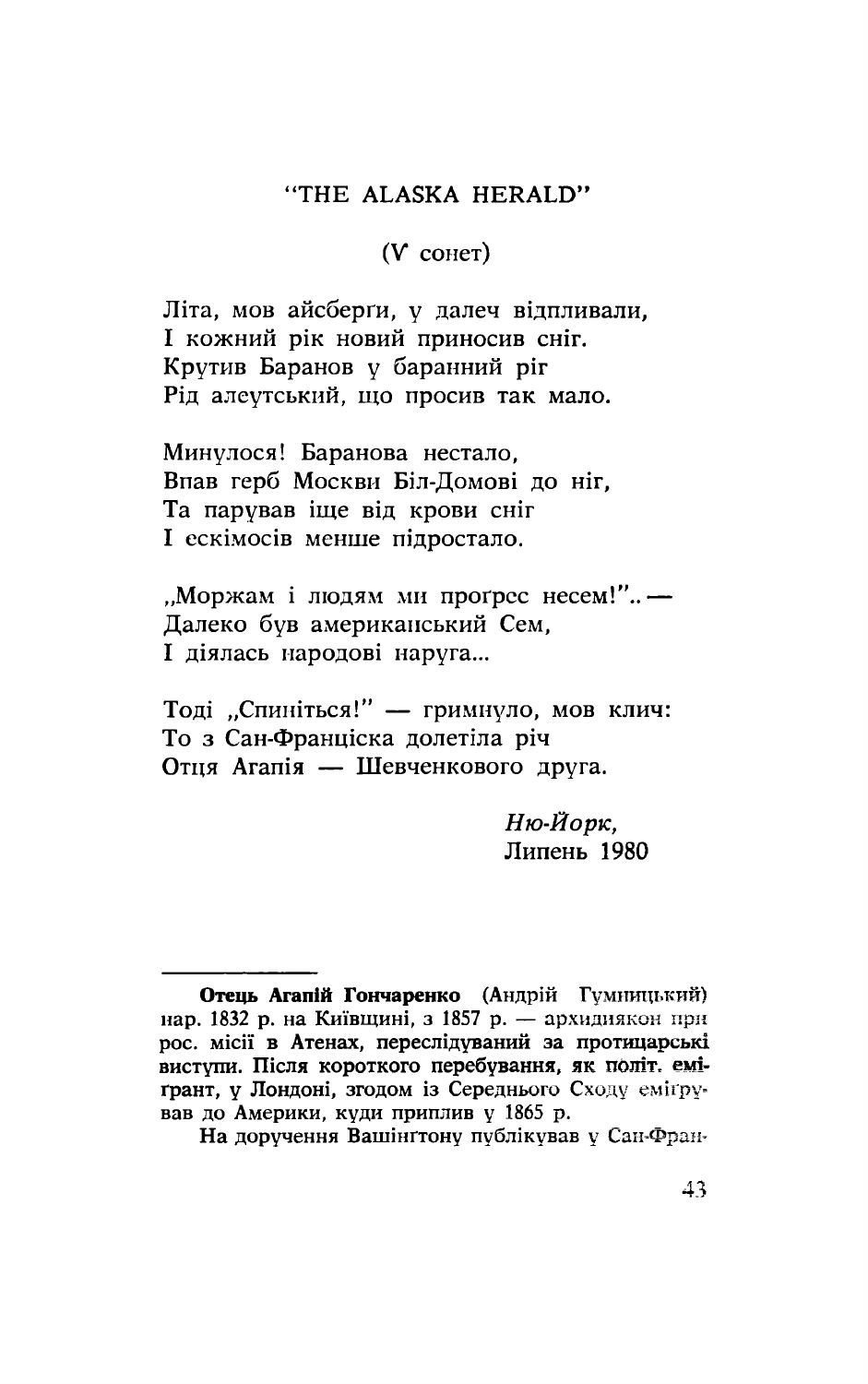ціско з 1868 р. часопис "The Alaska Herald", потім під Ha3BOIO "The Free Press and Alaska Herald" Ta "The Alaska Herald - Svoboda" до 1872 р. У тих англійсько-російськомовних виданнях включав і українські тексти, виступав у обороні алеутів та ін. корінних жителів Аляски, за що був позбавлений урядової субсидії. Першим у Америці пропагував ім'я та національно-визвольні ідеї Тараса Шевченка.

Помер у Гайвард Гілл, Каліф., 5.5.1916 р.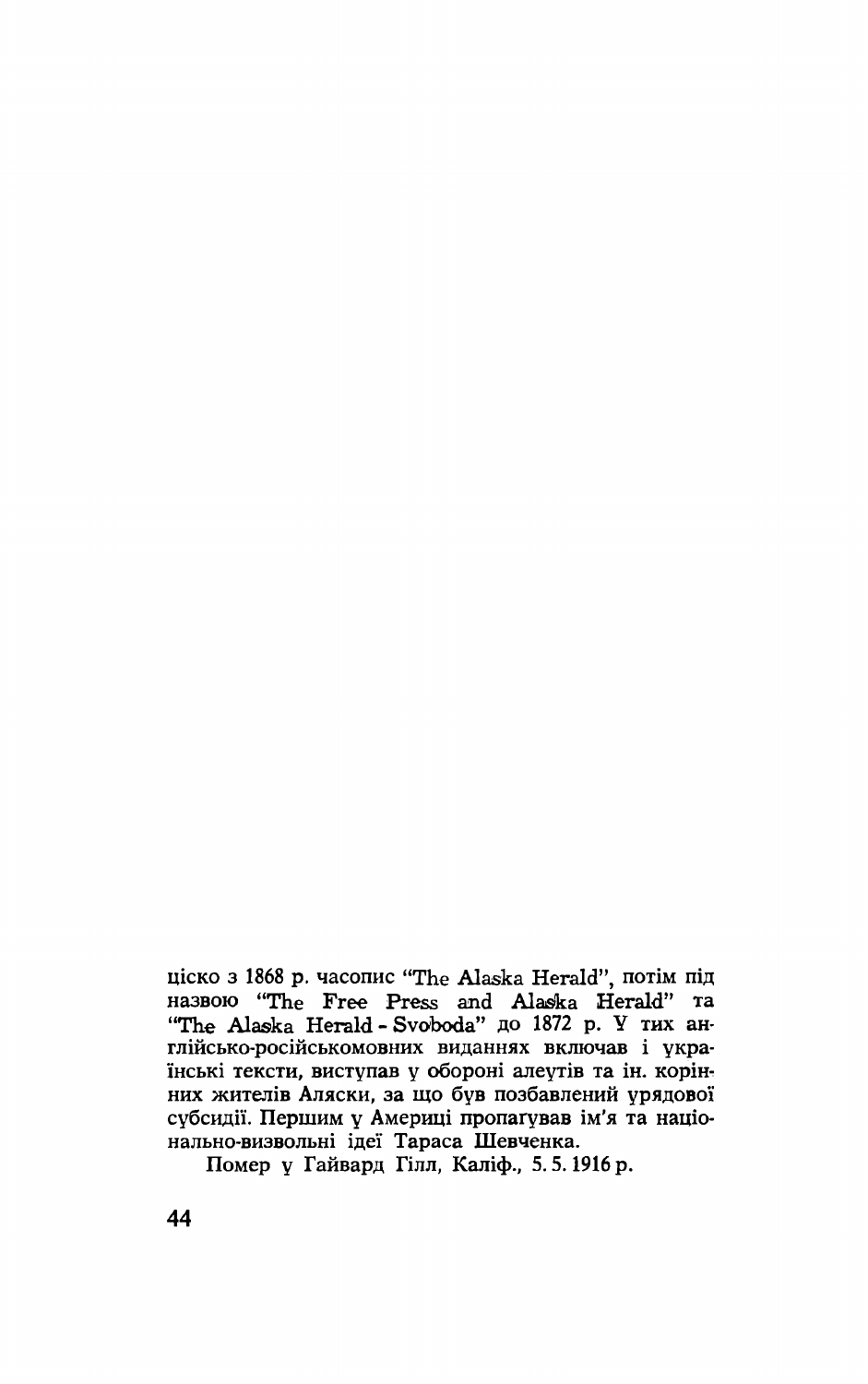#### НА РІЗНИХ ШИРОТАХ

Україні - з Аляски

Віхола ходить над краєм Праці, відваги й краси. Десь гураган — самураем Валить замерзлі ліси.

Знову танцюють мотори Свій, не-французький, кан-кан: Курять туманами гори, Наче завзятий вулкан.

Тричі міняється маска. Я усе нижче лечу: Сяє півленна Аляска В срібній короні дощу.

Чом ти згадалось, Марокко? Чом не Дніпро, не сади?.. — Мідяно-жовтим оком Кривиться молодик.

Холить вселюлський Місяць По всіх широтах Землі... Без Тебе — немає місця, Без Тебе — нема землі.

Лечу і лечу світами. У тузі за власним Дніпром. Для всіх є земля під ногами, Для мене ж -Аеродром.

Сеатль, Вашінгтон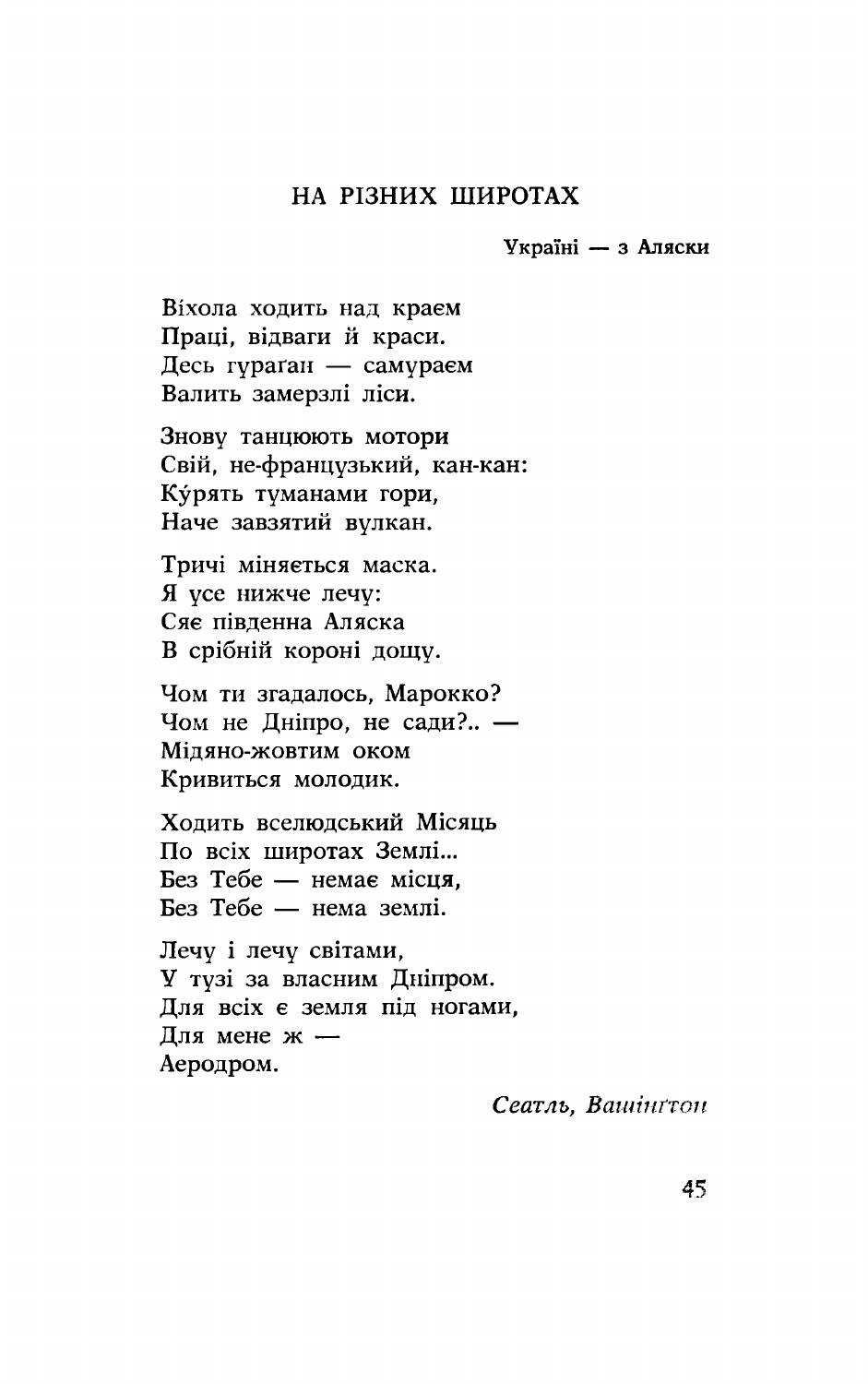#### 3 M I C T

# (Пояснення і примітки Автора)

|                          | Сторінка |
|--------------------------|----------|
|                          |          |
|                          |          |
|                          |          |
|                          |          |
| Нового віку Маґеллани  8 |          |
|                          |          |
|                          |          |
|                          |          |
|                          |          |
|                          |          |
|                          |          |
|                          |          |
|                          |          |
|                          |          |
|                          |          |
|                          |          |
|                          |          |
|                          |          |
|                          |          |
|                          |          |
|                          |          |
|                          |          |
|                          |          |
|                          |          |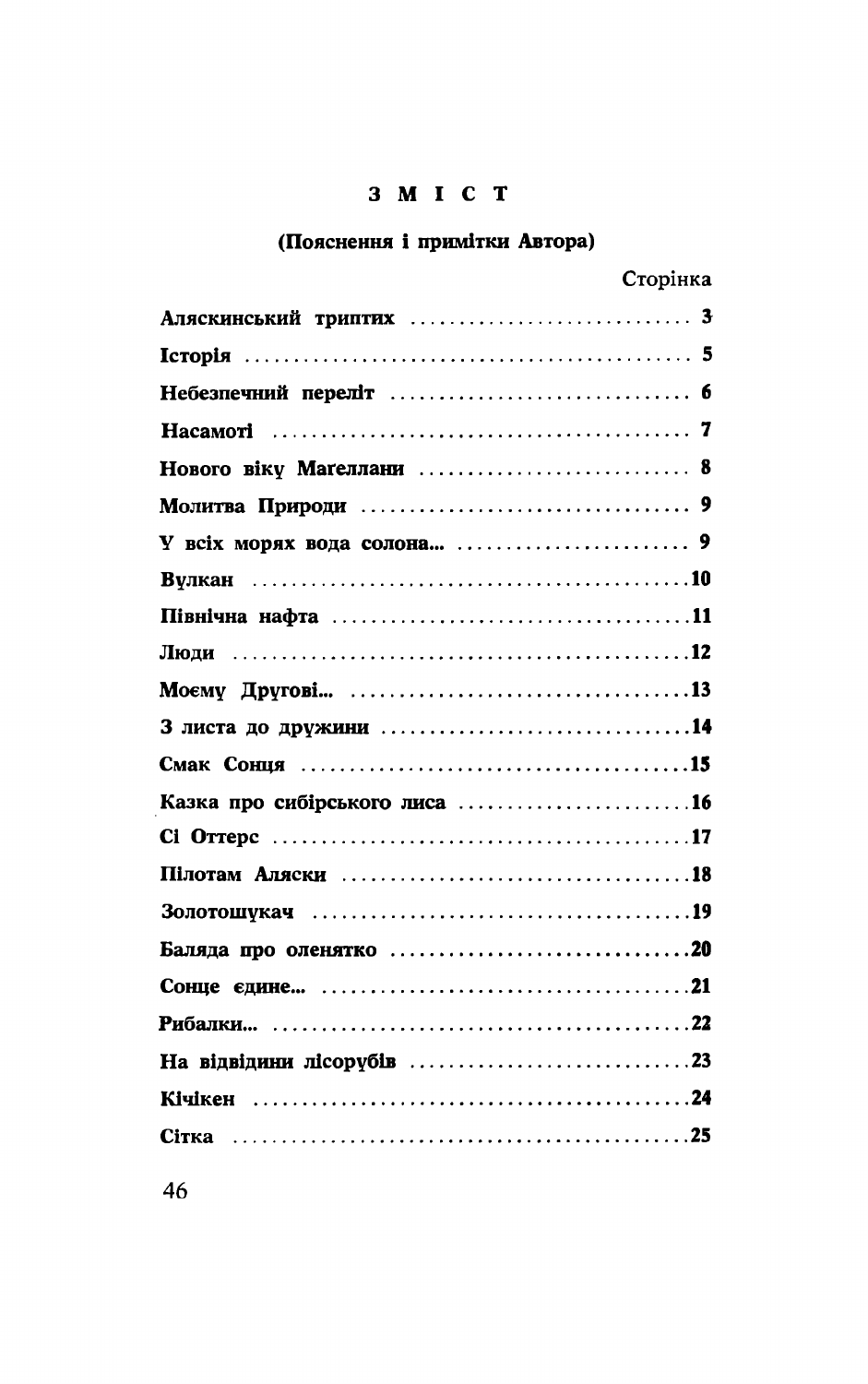| 5 аляскинських сонетів на українську тему 38 |
|----------------------------------------------|
|                                              |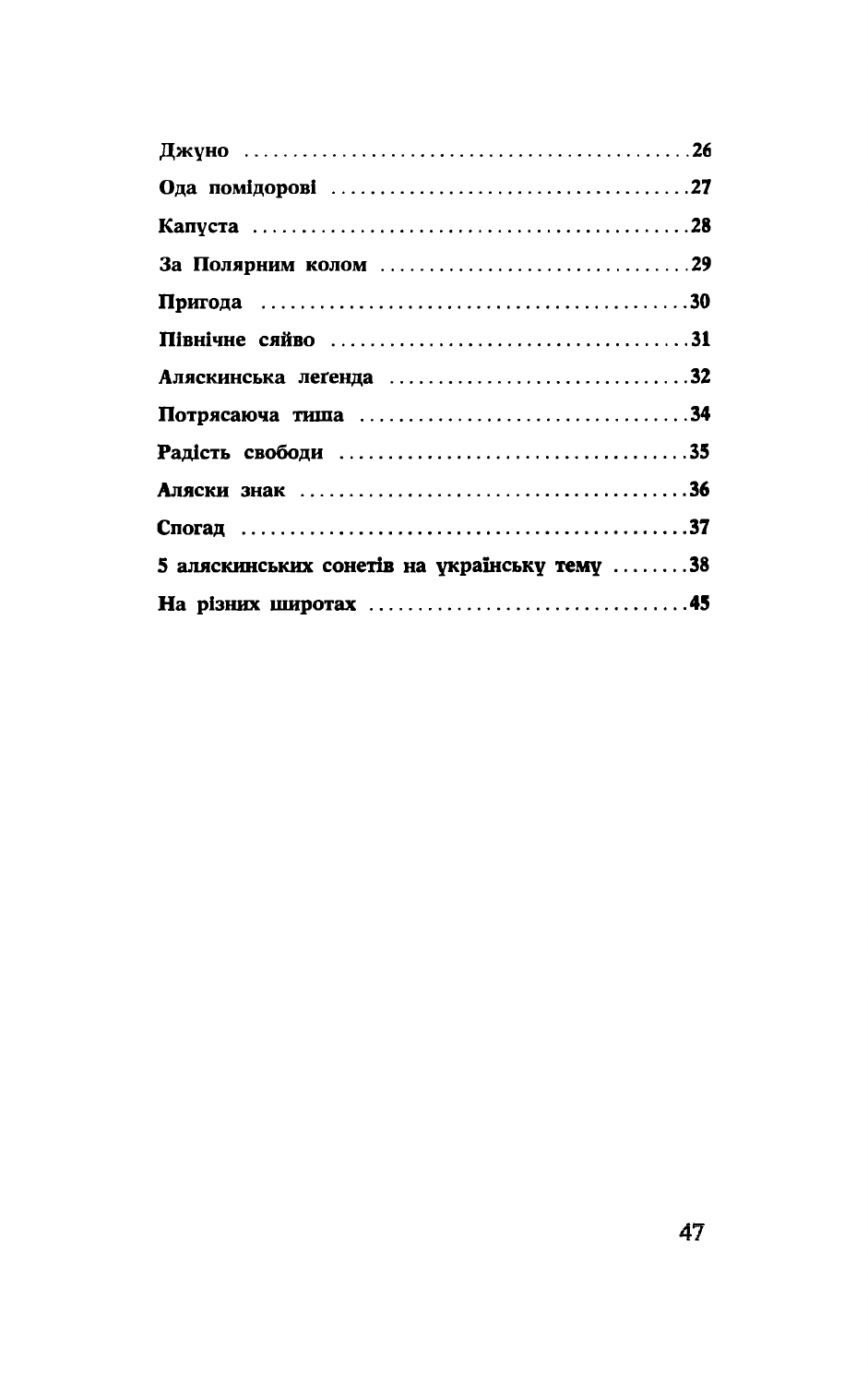# Photos by Capt. Howard Robinson

Накладом Української Народньої Помочі Published by Ukrainian National Aid Association

Друком Видавництва "Гомін України" Printed by "Ukrainian Echo" Publishing Co. Ltd. 140 Bathurst St., Toronto, Ont., Canada M5V 2R3